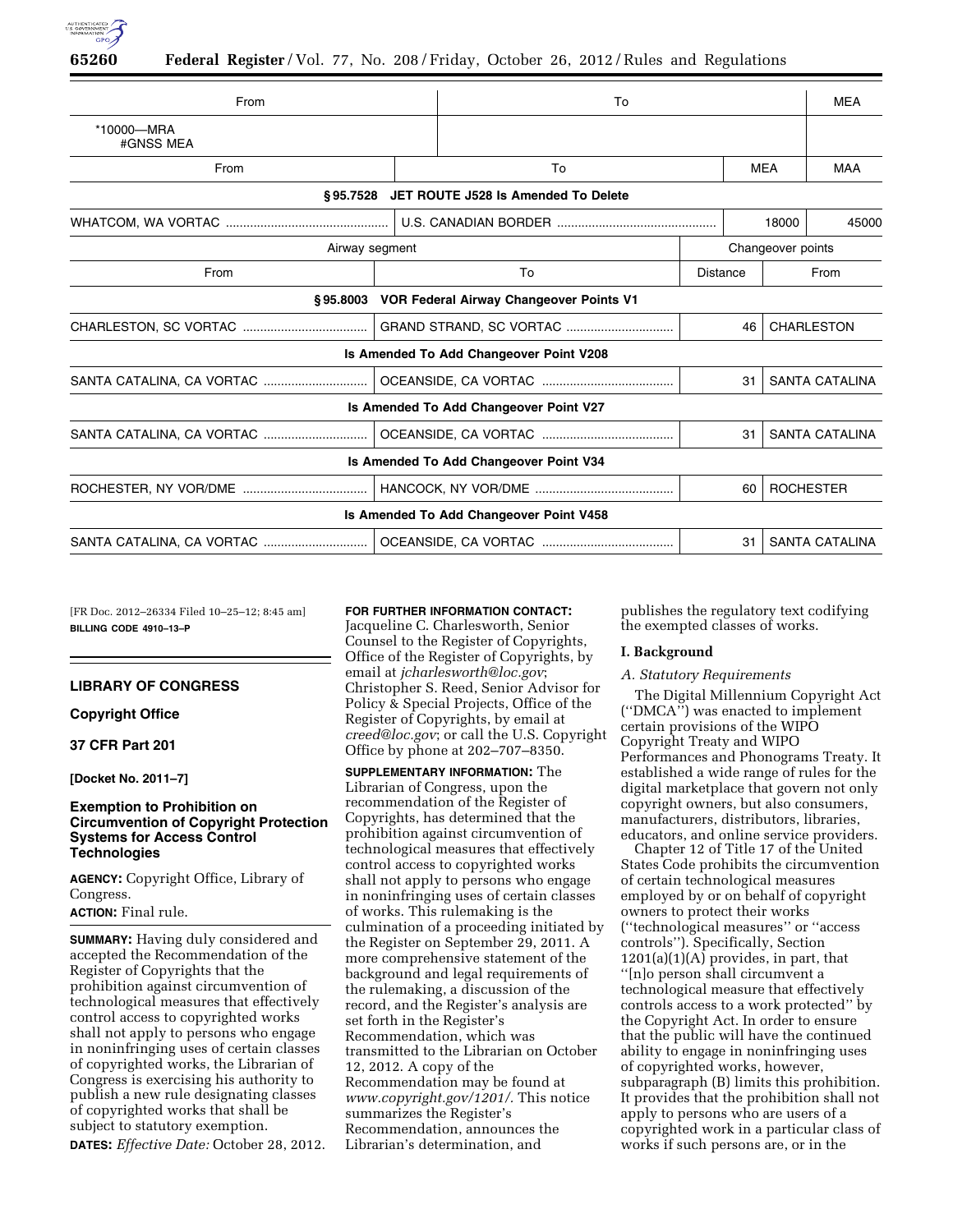succeeding three-year period are likely to be, adversely affected by virtue of the prohibition in their ability to make noninfringing uses of such works, as determined in this rulemaking proceeding.

The proceeding is conducted by the Register of Copyrights, who is to provide notice of the proceeding, seek comments from the public, consult with the Assistant Secretary for Communications and Information of the Department of Commerce, and recommend final regulations to the Librarian of Congress. According to Section 1201(a)(1)(D), the resulting regulations, which are issued by the Librarian of Congress, announce ''any class of copyrighted works for which the Librarian has determined, pursuant to the rulemaking \* \* \* that noninfringing uses by persons who are users of a copyrighted work are, or are likely to be, adversely affected, and the prohibition contained in subparagraph (A) shall not apply to such users with respect to such class of works for the ensuing 3-year period.''

The primary responsibility of the Register and the Librarian in this rulemaking proceeding is to assess whether the implementation of access control measures is diminishing the ability of individuals to use copyrighted works in ways that are not infringing and to designate any classes of works with respect to which users have been adversely affected in their ability to make such noninfringing uses. Congress intended that the Register solicit input that would enable consideration of a broad range of current or likely future adverse impacts. Section 1201(a)(1)(C) directs that the rulemaking proceeding examine: (1) The availability for use of copyrighted works; (2) the availability for use of works for nonprofit archival, preservation, and educational purposes; (3) the impact that the prohibition on the circumvention of technological measures applied to copyrighted works has on criticism, comment, news reporting, teaching, scholarship, or research; (4) the effect of circumvention of technological measures on the market for or value of copyrighted works; and (5) such other factors as the Librarian considers appropriate. These statutory factors require the Register and Librarian to balance carefully the availability of copyrighted works for use, the effect of the prohibition on particular uses, and the effect of circumvention on copyrighted works.

# *B. The Rulemaking Process*

In examining the factors set forth in Section  $1201(a)(1)(C)$ , the focus is on whether the implementation of

technological measures has an adverse impact on the ability of users to make lawful uses of copyrighted works. The statutory prohibition on circumvention is presumed to apply to any and all kinds of works unless, and until, the criteria have been met for a particular class.

In each rulemaking proceeding, the Register and Librarian review the proposed classes *de novo.* The fact that a class previously has been designated creates no presumption that redesignation is appropriate. While in some cases earlier *legal* analysis by the Register may be relevant to analyzing a proposed exemption, the proponent of a class must still make a persuasive *factual* showing with respect to the three-year period currently under consideration. When a class has been previously designated, however, evidence relating to the costs, benefits, and marketplace effects ensuing from the earlier designation may be relevant in assessing whether a similar class should be designated for the subsequent period.

Proponents of an exemption for a class of works bear the burden of demonstrating that the exemption is warranted. In order to establish a *prima facie* case for designation of a particular class of works, the proponent must show that: (1) Uses affected by the prohibition on circumvention are or are likely to be noninfringing; and (2) as a result of a technological measure controlling access to a copyrighted work, the prohibition is causing, or in the next three years is likely to cause, a substantial adverse impact on those uses.

There are several types of noninfringing uses that could be affected by the prohibition of Section 1201(a)(1), including fair use and the use of public domain works, among others. A proponent must show that the proposed use is or is likely noninfringing. It is not sufficient that the use could be noninfringing, as the Register does not apply a ''rule of doubt'' when it is unclear whether a proposed use is likely to be fair or otherwise noninfringing.

A proponent may not rely on speculation to support a proposed class, but instead must show by a preponderance of evidence that the alleged harm to noninfringing uses is more likely than not to occur during the next three years. The harm must be distinct and measurable, and more than *de minimis.* The Register and Librarian will, when appropriate, consider whether alternatives exist to accomplish the proposed noninfringing uses. The mere fact that a particular medium or

technology may be more convenient for noninfringing uses than other formats is generally insufficient to support an exemption. If sufficient alternatives exist, there is no substantial adverse impact or adequate basis to designate the class.

#### *C. Defining a Class*

The starting point in defining a ''particular class'' of works to be designated as a result of the rulemaking is one of the categories of works set forth in Section 102 of the Copyright Act, such as literary works, musical works, or sound recordings. Those categories are only a starting point, however; a ''class'' will generally constitute some subset of a Section 102 category. The determination of the appropriate scope of a class of works recommended for exemption will also depend on the evidentiary record and take into account the adverse impact on noninfringing uses, as well as the market for and value of the copyrighted works.

While beginning with a category of works identified in Section 102, or a subcategory thereof, the description of the ''particular class'' ordinarily will be refined with reference to other factors so that the scope of the class is proportionate to the scope of harm to noninfringing uses. For example, a class might be refined in part by reference to the medium on which the works are distributed, or to the access control measures applied to the works. The description of a class of works may also be refined, in appropriate cases, by reference to the type of user who may take advantage of the exemption or the type of use that may be made pursuant to the designation. The class must be properly tailored to address not only the demonstrated harm, but also to limit the adverse consequences that may result from the exemption to the prohibition on circumvention. In every case, the contours of a class will depend on the factual record established in the rulemaking proceeding.

#### **II. History of the Proceeding**

# *A. Solicitation of Public Comments and Hearings*

This is the fifth triennial rulemaking proceeding pursuant to Section 1201(a)(1)(C). The Register initiated the rulemaking on September 29, 2011 (76 FR 60398) with publication of a Notice of Inquiry (''NOI''). The NOI requested written comments from all interested parties, including representatives of copyright owners, educational institutions, libraries and archives, scholars, researchers, and members of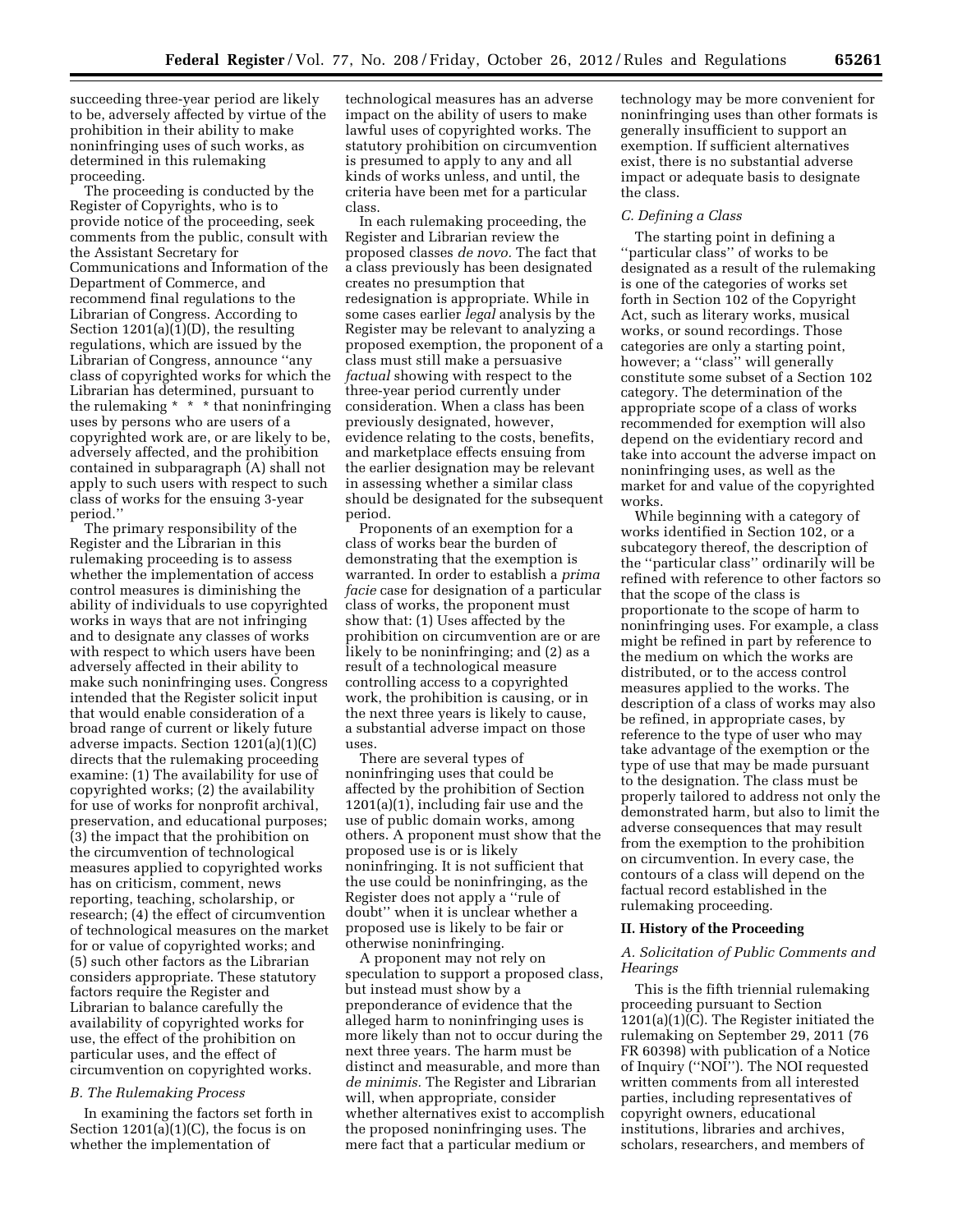the public, concerning whether noninfringing uses of certain classes of works are, or are likely to be, adversely affected by the prohibition against circumvention of measures that control access to copyrighted works.

During the initial comment period that ended on December 1, 2011, the Copyright Office received 22 comments, all of which were posted on the Office's Web site. Based on these comments, the Register identified proposed exemptions for the upcoming period. Because some of the initial comments contained similar or overlapping proposals, the Copyright Office organized the proposals into ten proposed classes of works, and set forth and summarized each class in a Notice of Proposed Rulemaking (''NPRM'') published on December 20, 2011 (76 FR 78866).

The NPRM did not present the initial classes in the form of a proposed rule, but merely as ''a starting point for further consideration.'' The NPRM asked interested parties to submit additional comments and reply comments providing support, opposition, clarification, or correction regarding the proposed classes of works, and to provide factual and/or legal arguments in support of their positions. The Copyright Office received a total of 674 comments before the comment period closed on February 10, 2012. The Office also received 18 reply comments before the reply comment period closed on March 2, 2012.

On March 15, 2012, the Register published a Notice indicating that public hearings would be conducted at the University of California, UCLA School of Law, in California, and at the Library of Congress in Washington, DC, in May and June 2012 to consider the proposed exemptions. Requests to testify were due April 2, 2012. Public hearings were held on five separate days: at the Library of Congress on May 11, 2012; at University of California, Los Angeles, School of Law on May 17, 2012; and at the Library of Congress on May 31, June 4, and June 5, 2012. Witnesses representing proponents and opponents of proposed classes of works offered testimony and answered questions from Copyright Office staff.

Following the hearings, the Copyright Office sent follow-up questions pertaining to certain issues to witnesses who had testified. The purpose of these written inquiries was to clarify for the record certain statements made during the hearings and to elicit further responses to questions raised at the hearings.

### *B. Consultation With the Assistant Secretary for Communications and Information*

As contemplated by Congress, the Register also sought input from the Assistant Secretary for Communications and Information of the Department of Commerce, who oversees the National Telecommunications and Information Administration (''NTIA''). NTIA staff were briefed on the rulemaking process and informed of developments through a series of meetings and telephone conferences. They also were in attendance at many of the hearings.

NTIA formally communicated its views on the proposed classes in a letter delivered to the Register on September 21, 2012.

### **III. The Designated Classes**

Upon the recommendation of the Register of Copyrights, the Librarian has determined that the following classes of works shall be exempt from the prohibition against circumvention of technological measures set forth in Section 1201(a)(1)(A):

## *A. Literary Works Distributed Electronically—Assistive Technologies*

Literary works, distributed electronically, that are protected by technological measures which either prevent the enabling of readaloud functionality or interfere with screen readers or other applications or assistive technologies, (i) when a copy of such a work is lawfully obtained by a blind or other person with a disability, as such a person is defined in 17 U.S.C. 121; provided, however, the rights owner is remunerated, as appropriate, for the price of the mainstream copy of the work as made available to the general public through customary channels; or (ii) when such work is a nondramatic literary work, lawfully obtained and used by an authorized entity pursuant to 17 U.S.C. 121.

This exemption is a modification of the proponents' proposal. It permits the circumvention of literary works that are distributed electronically to allow blind and other persons with disabilities to obtain books through the open market and use screen readers and other assistive technologies to read them, regardless of whether an accessible copy may be available for purchase, but provided the author, publisher, or other rights owner receives remuneration, as appropriate. It also permits authorized entities operating under Section 121 to use such works and ensures that such use conforms to the provisions and safeguards of that section.

Proponents American Council of the Blind and American Foundation for the Blind, supported by The Samuelson-Glushko Technology Law & Policy

Clinic at the University of Colorado Law School, sought an exemption to access literary works that are distributed electronically—*i.e.,* ebooks—that are legally obtained by individuals who are blind or print disabled but cannot be used with screen readers or other assistive technologies. In 2006 and 2010, the Librarian designated a class consisting of ''[l]iterary works distributed in ebook format when all existing ebook editions of the work (including digital text editions made available by authorized entities) contain access controls that prevent the enabling either of the book's read-aloud function or of screen readers that render the text into a specialized format.'' *See* 37 CFR  $201.40(b)(6)$ . In this proceeding, proponents sought to eliminate the requirement that all existing ebook editions contain access controls, but at the same time proposed to limit the exemption to individuals with print disabilities as defined by Section 121 of the Copyright Act and to authorized entities under Section 121 distributing works exclusively to such persons.

Proponents asserted that the exception is necessary because technological measures to control access to copyrighted works have been developed and deployed in ways that prevent access to ebooks by people who are blind or visually impaired. Proponents explained that, despite the rapid growth of the ebook market, most ebook titles remain inaccessible due to fragmentation within the industry and differing technical standards and accessibility capabilities across platforms. Although precise figures remain elusive, press accounts cited by the proponents suggest that only a fraction of the publicly available ebooks are accessible; proponents estimated that there are approximately 1.8 million inaccessible ebook titles. Proponents cited an example, *The Mill River Recluse* by Darcie Chan, ebook editions of which are available in each of the three major ebook stores. Only the iBookstore edition is accessible, however. An individual with a print disability would thus be required to have an iPhone, iPad, or other Apple device in order to access the book.

Joint Creators and Copyright Owners, consisting of the Association of American Publishers, the American Society of Media Photographers, the Business Software Alliance, the Entertainment Software Association, the Motion Picture Association of America, the Picture Archive Council of America, and the Recording Industry Association of America (''Joint Creators''), representing various content owner groups, offered no objection in principle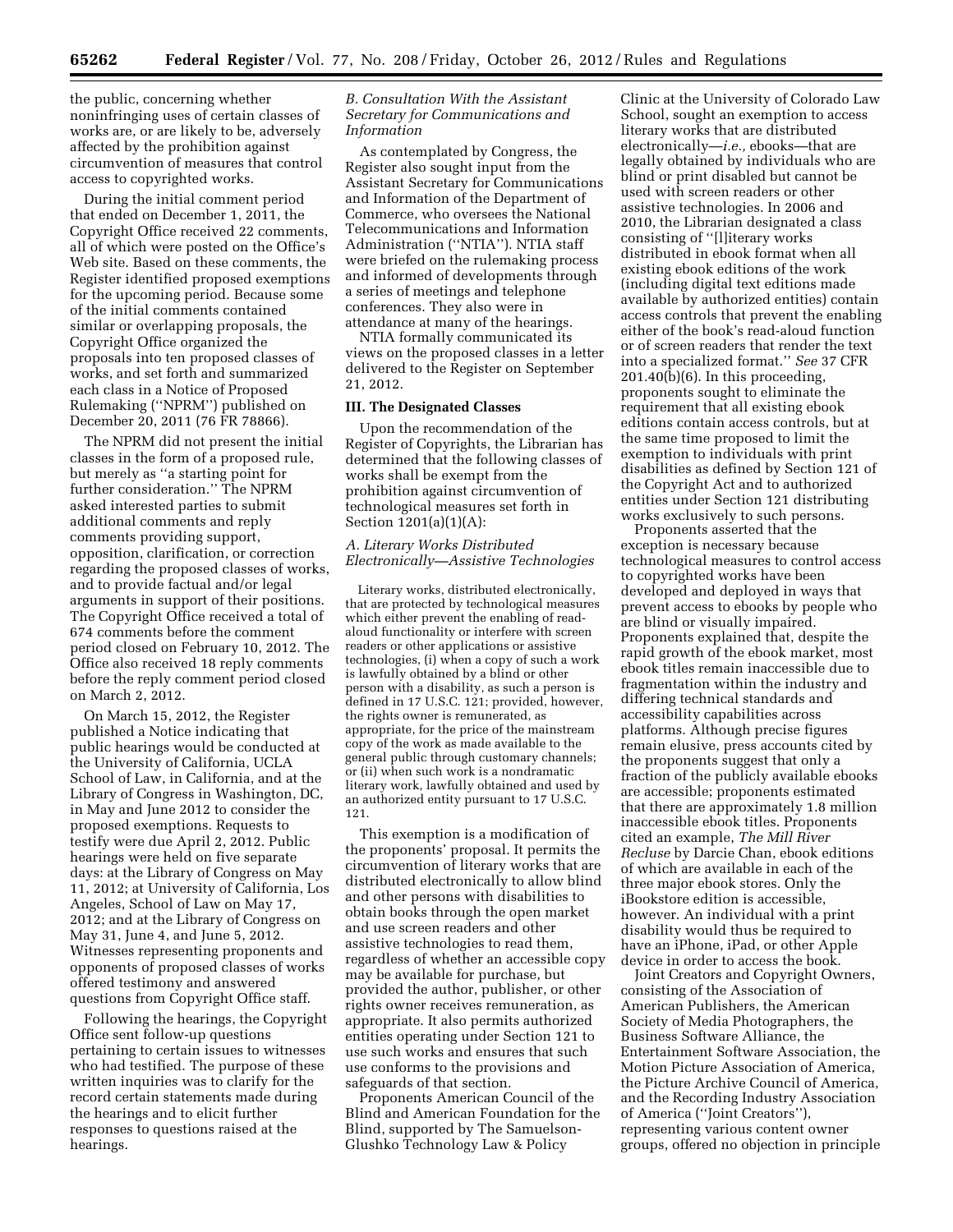to an exemption such as that promulgated in 2010. They observed that the market is evolving rapidly and that the market share of the major electronic book platforms had increased substantially since the last rulemaking. However, they opposed elimination of the requirement in the existing exemption that all ebook formats contain access controls before the exemption could be invoked.

When the Register was first called upon to consider an exemption for ebooks in 2003, the marketplace was very different. At that time, ebooks were distributed primarily for use on personal computers (''PCs''), readable with freely available software, and the public's reception of ebooks was tentative. Today, ebooks are marketed mainly for use on mobile devices, ranging from dedicated ebook readers using proprietary software (*e.g.,*  Amazon's Kindle) to multipurpose devices running free software applications (*e.g.,* an Apple iPad running Amazon's Kindle app). Nonetheless, there are often substantial costs associated with owning dedicated reading devices, and there are inefficiencies associated with having to own more than one such device. The restrictions recommended by the Register in prior rulemakings are therefore not reflective of the current market conditions.

The Register determined that the statutory factors of Section 1201(a)(1)(C) strongly favor an exempted class to address the adverse effects that were established in the record. The designated class is not merely a matter of convenience, but is instead intended to enable individuals who are blind or visually impaired to have meaningful access to the same content that individuals without such impairments are able to perceive. As proponents explained, their desire is simply to be able to access lawfully acquired content. In short, the exemption is designed to permit effective access to a rapidly growing array of ebook content by a population that would otherwise go without.

NTIA also indicated its support for the adoption of an exemption, noting that ''[r]equiring visually impaired Americans to invest hundreds of dollars in an additional device (or even multiple additional devices), particularly when an already-owned device is technically capable of rendering literary works accessible, is not a reasonable alternative to circumvention \* \* \*.''

Explaining that literary works are distributed electronically in a wide range of formats, not all of which are necessarily widely understood to constitute ''ebooks,'' NTIA noted that it preferred the more general term ''literary works, distributed electronically.''

At the hearing, proponents confirmed that it was not their intent to create a situation where publishers are not getting paid for their works, and that the author or publisher should be compensated for the price of the mainstream book available to the general public. Thus, the first prong of the designated class permits circumvention by blind or other persons with disabilities, effectively ensuring that they have access through the open market, while also ensuring that rights owners receive appropriate remuneration.

The second prong of the proposal (the part that would extend the exemption to authorized entities) is a new consideration; it has not been the subject of a prior Section 1201 rulemaking and proponents did not provide extensive analysis. Nonetheless, the Register found that the proposal was supported by relevant evidence and thus recommended that authorized entities should enjoy an exemption to the extent required to carry out their work under Section 121. The Register recommended some modifications to the proposal as written to ensure that it is consistent with, but not an enlargement of, Section 121. In relevant part, Section 121 permits qualified ''authorized entities'' to reproduce and distribute nondramatic literary works provided the resulting copies are in 'specialized formats exclusively for use by blind or other persons with disabilities.''

In her recommendation, the Register noted that several provisions in Section 121 appear ill-suited to the digital world and could benefit from comprehensive review by Congress. Section 121 was enacted in 1996 following careful consideration of the public interest, including the interests of persons with disabilities and the interest of authors and other copyright owners. The issues relating to digital uses are complex and deserving of consideration beyond what can be accomplished in this proceeding.

#### *B. Wireless Telephone Handsets— Software Interoperability*

Computer programs that enable wireless telephone handsets to execute lawfully obtained software applications, where circumvention is accomplished for the sole purpose of enabling interoperability of such applications with computer programs on the telephone handset.

This exemption is a modification of the proponents' proposal. It permits the circumvention of computer programs on mobile phones to enable interoperability of non-vendor-approved software applications (often referred to as ''jailbreaking''), but does not apply to tablets—as had been requested by proponents—because the record did not support it.

Proponent Electronic Frontier Foundation (''EFF''), joined by New America Foundation's Open Technology Initiative, New Media Rights, Mozilla Corporation (''Mozilla''), and the Free Software Foundation (''FSF''), as well as several hundred individual supporters, sought an exemption to permit the circumvention of access controls on wireless devices so that the devices can be used with non-vendor-approved software that is lawfully acquired. In 2010, the Register recommended, and the Librarian designated, a class that permitted circumvention of technological measures on certain telephone handsets known as ''smartphones.'' In recommending that class, the Register found that many such phones are protected by access controls, that proponents' intended use—to render certain lawfully acquired applications interoperable with the handset's software—was fair, and that the access controls adversely affected that use. The Register also found that the statutory factors prescribed by 17 U.S.C. 1201(a)(1)(C) weighed in favor of granting the exemption.

In this proceeding, proponents urged an expanded version of the class designated in 2010, citing dramatic growth in the mobile phone market, along with continued widespread use of technological measures to prevent users from installing unauthorized applications on such phones. They proposed that the exemption be extended to include ''tablets,'' such as Apple's iPad, which, in EFF's words, have ''enjoyed similar radical popularity over the past two years.''

EFF asserted that courts have long found copying and modification to enable device interoperability noninfringing under the doctrine of fair use. It further noted that the Register concluded in the 2010 rulemaking that jailbreaking was a fair use, and maintained that nothing in the factual or legal record since the last proceeding suggested that a change in this position was warranted.

EFF also asserted that the last three years have seen dramatic growth in the adoption of smartphones and tablets as consumers increasingly shift from traditional personal computers to mobile devices. EFF argued that the technological restrictions on phones and tablets have an adverse effect on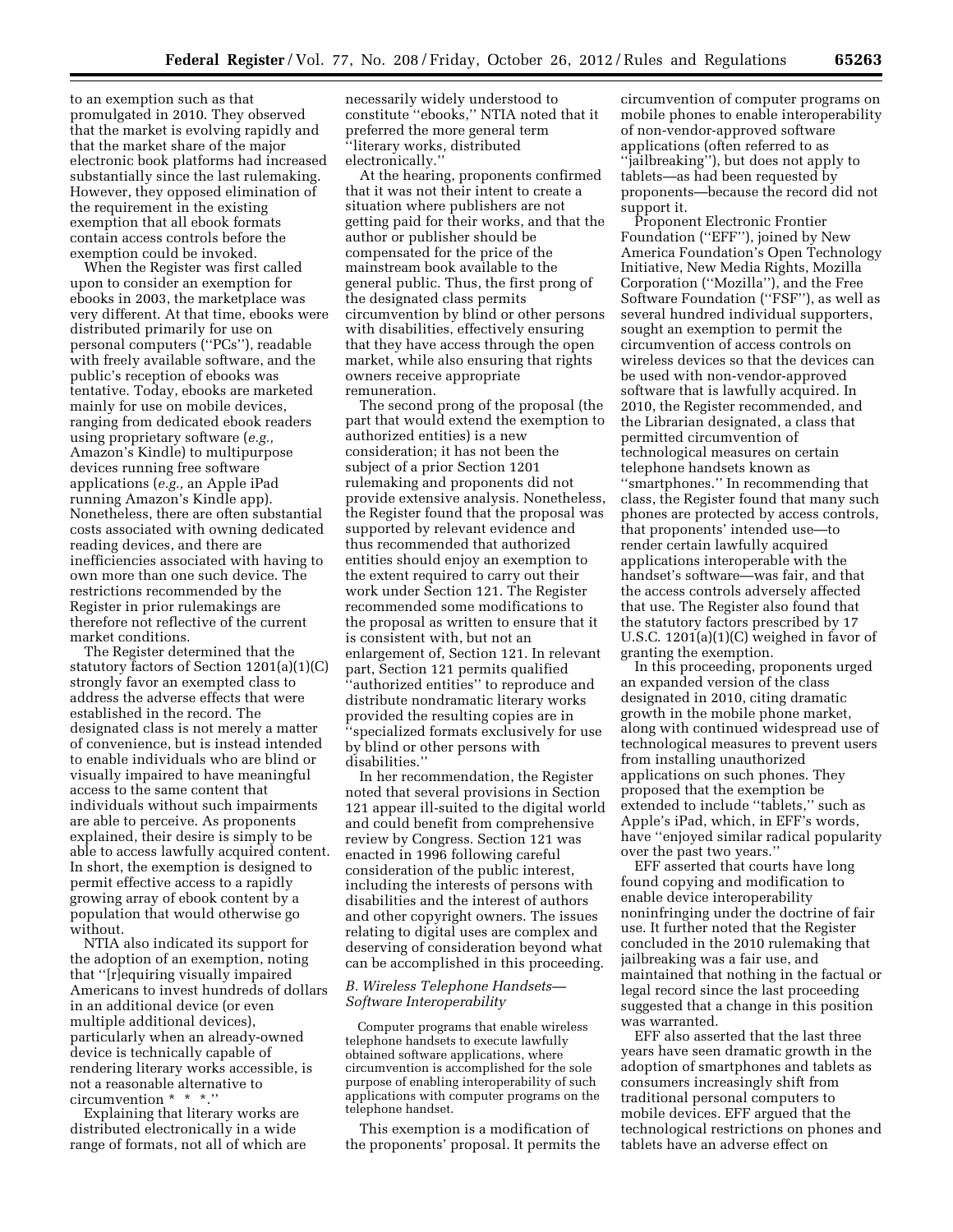consumer choice and competition. Specifically, it noted that Apple, whose devices ''refuse to run any unapproved third-party software,'' has strict rules about the type of programs approved for sale through its "App Store," the only authorized source of iPhone and iPad applications. EFF further asserted that although Android-based devices are generally less restricted than Apple devices, most still employ technological measures to block functionality and prevent the installation of certain types of software. EFF urged the Register to consider that such technological measures are not intended to protect the copyrighted firmware, but instead to promote anticompetitive business practices.

Joint Creators asserted that the proposed exemption is unnecessary and beyond the scope of the rulemaking because Section 1201(f) of the Copyright Act already defines ''the contours of acceptable circumvention related to interoperability.'' Specifically, Joint Creators argued that the proponents have not established that Section 1201(f) does not already permit the conduct in which proponents seek to engage and, ''if it were established that Congress chose not to include the conduct at issue within [Section] 1201(f)," then proponents have failed to establish that the Librarian has the authority to upset that decision through this proceeding. The Register concluded that it was unclear, at best, whether Section 1201(f) applies in this circumstance, so she proceeded to analyze the merits of the proposed exemption.

Joint Creators did not directly challenge EFF's fair use analysis but instead took issue with the Register's previous fair use finding. In reviewing the fair use question, the Register noted that the factual record with respect to fair use was substantially the same as it was in 2010 and that there had been no significant developments in pertinent case law that would cause the Register to reevaluate the analytical framework applied in 2010. The purpose and character of the use is noncommercial and personal so that individual owners of smartphones may use them for the purpose for which they were intended. The nature of the copyrighted work firmware—remains the same as it was in 2010, and it remains true that one engaged in jailbreaking need only modify the functional aspects of the firmware, which may or may not be subject to copyright protection. Those engaged in jailbreaking use only that which is necessary to engage in the activity, which is often *de minimis,*  rendering the third factor potentially unfavorable, but nevertheless of

minimal consequence. With respect to market harm, notwithstanding the earlier exemption, the proliferation of smartphones has increased since the last rulemaking, suggesting that the fourth factor favored a fair use finding even more than it did in 2010.

The Register found that proponents had established that the prohibition is adversely affecting, and is likely to continue to have an adverse impact on, certain uses of mobile devices in which the firmware, a copyrightable work, is protected by technological measures. The evidence in the record indicated that smartphones have been widely adopted and that consumer acceptance of such devices will continue to increase in the future. Nonetheless, the vast majority of mobile phones sold today contain technological measures that restrict users' ability to install unauthorized applications.

The Register determined that the statutory factors weighed in favor of a renewed exemption for smartphones, as nothing in the record suggested that the market for mobile phones had been negatively impacted by the designation of such a class and, in fact, such a class might make smartphones more attractive to consumers. While Joint Creators raised concerns about pirated applications that are able to run on jailbroken devices, the record did not demonstrate any significant relationship between jailbreaking and piracy.

On the other hand, the Register concluded that the record did not support an extension of the exemption to ''tablet'' devices. The Register found significant merit to the opposition's concerns that this aspect of the proposed class was broad and illdefined, as a wide range of devices might be considered "tablets," notwithstanding the significant distinctions among them in terms of the way they operate, their intended purposes, and the nature of the applications they can accommodate. For example, an ebook reading device might be considered a ''tablet,'' as might a handheld video game device or a laptop computer.

NTIA supported the designation of a class for both smartphones and tablets. Noting the broad support for such an exemption and the numerous noninfringing uses enabled by jailbreaking, NTIA asserted that ''the mobile application market has thrived, and continues to do so, despite—and possibly in part because of—the current exemption.'' NTIA was persuaded that the proposed class should apply to tablets as well as mobile phones, believing that category to have been sufficiently defined by EFF. As noted,

however, the Register determined that the record lacked a sufficient basis to develop an appropriate definition for the ''tablet'' category of devices, a necessary predicate to extending the exemption beyond smartphones. In future rulemakings, as mobile computing technology evolves, such a definition might be more attainable, but on this record, the Register was unable to recommend the proposed expansion to tablets.

### *C. Wireless Telephone Handsets— Interoperability With Alternative Networks*

Computer programs, in the form of firmware or software, that enable a wireless telephone handset originally acquired from the operator of a wireless telecommunications network or retailer no later than ninety days after the effective date of this exemption to connect to a different wireless telecommunications network, if the operator of the wireless communications network to which the handset is locked has failed to unlock it within a reasonable period of time following a request by the owner of the wireless telephone handset, and when circumvention is initiated by the owner, an individual consumer, who is also the owner of the copy of the computer program in such wireless telephone handset, solely in order to connect to a different wireless telecommunications network, and such access to the network is authorized by the operator of the network.

This exemption is a modification of the proponents' proposal. It permits the circumvention of computer programs on mobile phones to enable such mobile phones to connect to alternative networks (often referred to as ''unlocking''), but with limited applicability. In order to align the exemption to current market realities, it applies only to mobile phones acquired prior to the effective date of the exemption or within 90 days thereafter.

Proponents Consumers Union, Youghiogheny Communications, LLC, MetroPCS Communications, Inc., and the Competitive Carriers Association, supported by other commenting parties, submitted similar proposals seeking an exemption to permit circumvention to enable wireless devices to interoperate with networks other than the network on which the device was originally used. In 2006, and again in 2010, the Register recommended, and the Librarian designated, a class of works that permitted the circumvention of technological protection measures applied to firmware in wireless handsets for the purpose of switching to an alternative wireless network.

Proponents advanced several theories as to why ''unlocking'' is a noninfringing use, including that it does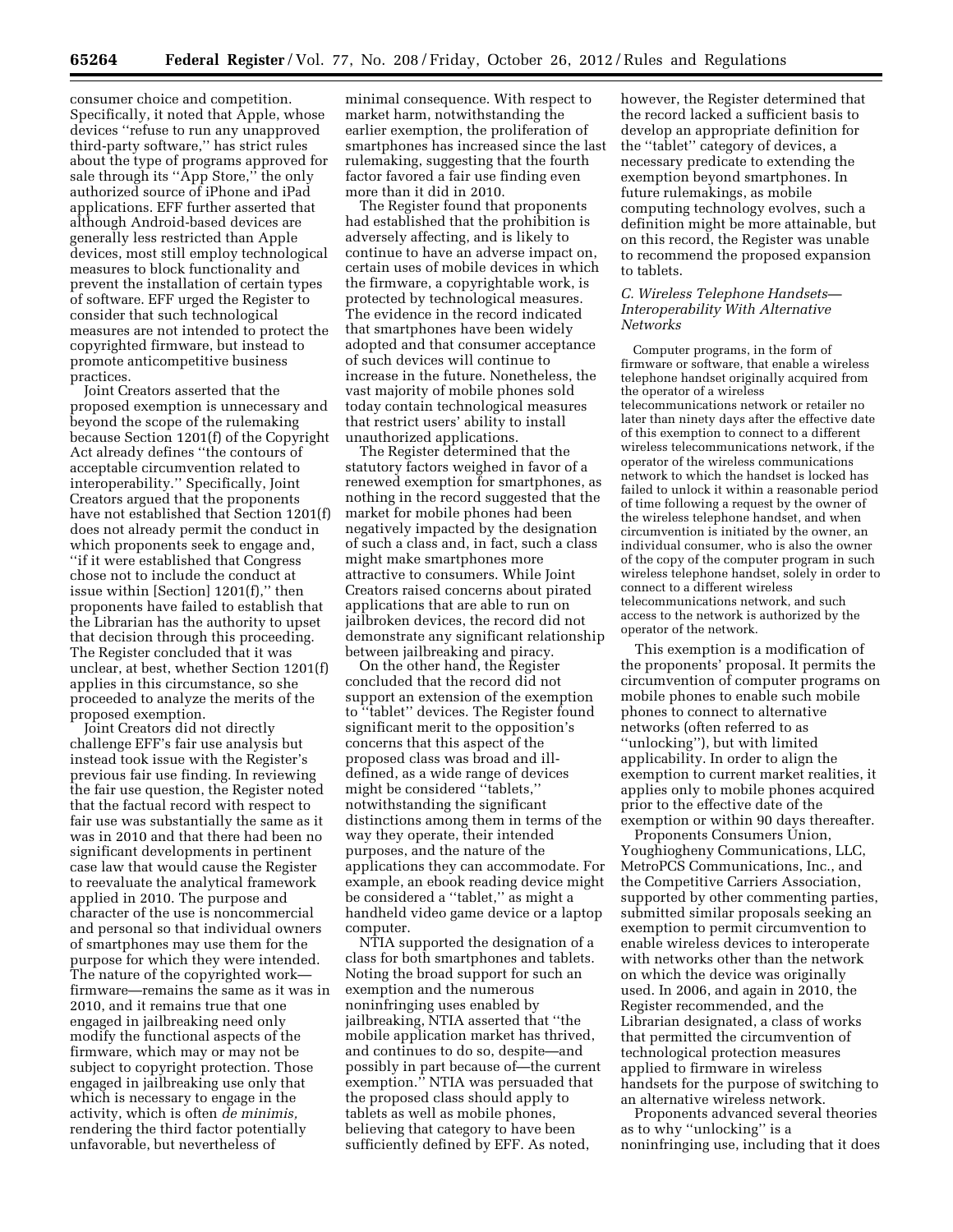not implicate any copyright interests or, if it does, the conduct is permitted under Section 117 of the Copyright Act. In particular, proponents asserted that the owners of mobile phones are also the owners of the copies of the computer programs on those phones and that, as owners, they are entitled to exercise their rights under Section 117, which gives the owner of a copy of a computer program the privilege to make or authorize the making of another copy or adaptation of that computer program under certain circumstances, such as to permit the program to be used on a particular machine.

Proponents noted that ''huge numbers'' of people have already unlocked their phones under the 2006 and 2010 exemptions and claimed that ending the exemption will lead to higher device prices for consumers, increased electronic waste, higher costs associated with switching service providers, and widespread mobile customer ''lock-in.'' Although proponents acknowledged that unlocked mobile devices are widely available for purchase, they contended that an exemption is still warranted because some devices sold by carriers are permanently locked and because unlocking policies contain restrictions and may not apply to all of a carrier's devices. Proponents characterized software locks as impediments to a competitive marketplace. They claimed that absent the exemption, consumers would be forced to continue to do business with the carrier that sold the device to the consumer in the first instance, or to discard the device.

CTIA—The Wireless Association (''CTIA''), a trade association comprised of various commercial wireless service providers, objected to the proposals as drafted. Overall, CTIA maintained that an exemption for unlocking is not necessary because ''the largest nationwide carriers \* \* \* have liberal, publicly available unlocking policies,'' and because unlocked phones are ''freely available from third party providers—many at low prices.'' Nonetheless, CTIA indicated that its members did not object to a ''narrowly tailored and carefully limited exception'' to permit individual customers of wireless carriers to unlock phones for the purpose of switching networks.

CTIA explained that the practice of locking cell phones is an essential part of the wireless industry's predominant business model, which involves subsidizing the cost of wireless handsets in exchange for a commitment from the customer that the phone will be used on that carrier's service so that the subsidy

can eventually be recouped by the carrier. CTIA alleged that the industry has been plagued by ''large scale phone trafficking operations'' that buy large quantities of pre-paid phones, unlock them, and resell them in foreign markets where carriers do not subsidize handsets. On the question of noninfringing use, CTIA asserted that the Section 117 privileges do not apply because owners of wireless devices do not necessarily own the software on those devices.

The Register confronted similar arguments about Section 117 in the 2010 proceeding. There, the parties relied primarily upon *Krause* v. *Titleserv, Inc.,* 402 F.3d 119 (2d Cir. 2005), as the leading authority regarding ownership of computer programs. After reviewing mobile phone agreements introduced in the 2010 proceeding, based on the state of the law at that time, the Register concluded that ''[t]he record \* \* \* leads to the conclusion that a substantial portion of mobile phone owners also own the copies of the software on their phones.''

Since the Register rendered her 2010 Recommendation, the case law has evolved. In 2010, the Ninth Circuit issued its decision in *Vernor* v. *Autodesk, Inc.,* 621 F.3d 1102 (9th Cir. 2010), holding that ''a software user is a licensee rather than an owner of a copy where the copyright owner (1) Specifies that the user is granted a license; (2) significantly restricts the user's ability to transfer the software; and (3) imposes notable use restrictions.''

Proponents made only a cursory attempt to respond to *Vernor* and failed to offer relevant agreements to support their view of software ownership. CTIA, by contrast, cited agreements from several major carriers in an effort to demonstrate that the software on the mobile handsets is licensed, rather than sold, to a phone's owner. Nonetheless, the Register was forced to conclude that the state of the law—and its applicability to mobile phone software—remains indeterminate. Although *Vernor* and *Krause* are useful guideposts in considering the status of software ownership, they are controlling precedent in only two circuits and are inconsistent in their approach; whether and how those standards would be applied in other circuits is unknown. Moreover, while CTIA contended that the agreements it offered unequivocally supported a finding that users do not own the software, in reviewing those agreements, the Register believed the question to be a closer call. The Register therefore determined that some subset of wireless customers—*i.e.,* anyone

considered to own the software on their phones under applicable precedent would be entitled to exercise the Section 117 privilege.

The Register further concluded that the record before her supported a finding that, with respect to new wireless handsets, there are ample alternatives to circumvention. That is, the marketplace has evolved such that there is now a wide array of unlocked phone options available to consumers. While it is true that not *every* wireless device is available unlocked, and wireless carriers' unlocking polices are not free from all restrictions, the record clearly demonstrates that there is a wide range of alternatives from which consumers may choose in order to obtain an unlocked wireless phone. Thus, the Register determined that with respect to newly purchased phones, proponents had not satisfied their burden of showing adverse effects related to a technological protection measure.

However, with respect to ''legacy'' phones—*i.e.,* used (or perhaps unused) phones previously purchased or otherwise acquired by a consumer—the record pointed to a different conclusion. The record demonstrated that there is significant consumer interest in and demand for using legacy phones on carriers other than the one that originally sold the phone to the consumer. It also supported a finding that owners of legacy phones especially phones that have not been used on any wireless network for some period of time—may have difficulty obtaining unlocking codes from wireless carriers, in part because an older or expired contract might not require the carrier to cooperate.

Despite the increasing availability of unlocked phones in the marketplace and the trend toward wireless carriers' unlocking phones in certain circumstances, NTIA favored a broader exemption. It asserted that the unlocking policies of most wireless carriers are not reasonable alternatives to circumvention because many such policies apply only to current customers or subscribers, because some carriers will refuse to unlock devices, and because unlocking policies are often contingent upon the carrier's ability to obtain the necessary code. Further, ''NTIA does not support the notion that it is an appropriate alternative for a current device owner to be required to purchase another device to switch carriers.''

The Register concluded after a review of the statutory factors that an exemption to the prohibition on circumvention of mobile phone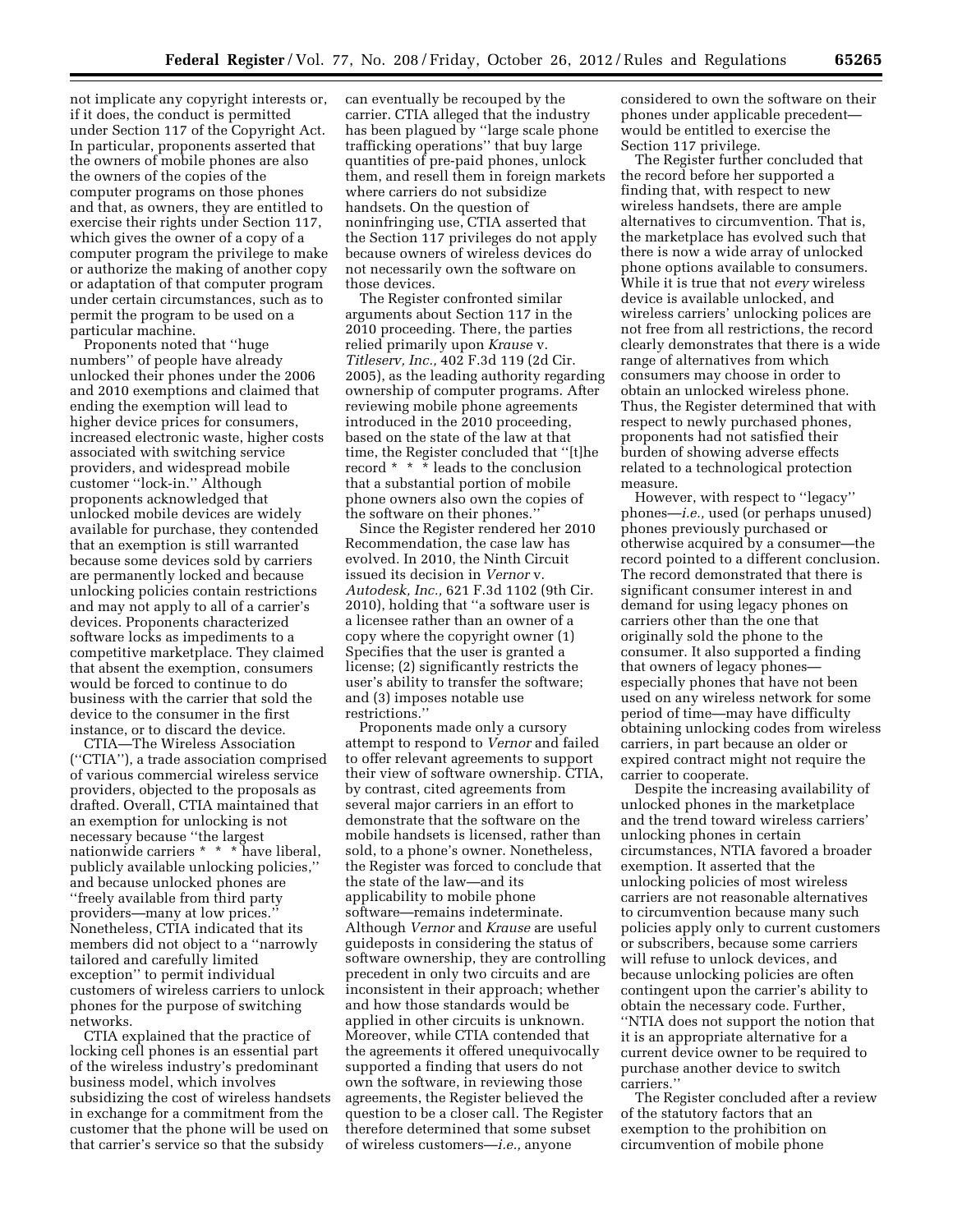computer programs to permit users to unlock ''legacy'' phones is both warranted and unlikely to harm the market for such programs. At the same time, in light of carriers' current unlocking policies and the ready availability of new unlocked phones in the marketplace, the record did not support an exemption for newly purchased phones. Looking to precedents in copyright law, the Register recommended that the class designated by the Librarian include a 90-day transitional period to allow unlocking by those who may acquire phones shortly after the new exemption goes into effect.

#### *D. Motion Picture Excerpts— Commentary, Criticism, and Educational Uses*

• Motion pictures, as defined in 17 U.S.C. 101, on DVDs that are lawfully made and acquired and that are protected by the Content Scrambling System, where the person engaging in circumvention believes and has reasonable grounds for believing that circumvention is necessary because reasonably available alternatives, such as noncircumventing methods or using screen capture software as provided for in alternative exemptions, are not able to produce the level of high-quality content required to achieve the desired criticism or comment on such motion pictures, and where circumvention is undertaken solely in order to make use of short portions of the motion pictures for the purpose of criticism or comment in the following instances: (i) In noncommercial videos; (ii) in documentary films; (iii) in nonfiction multimedia ebooks offering film analysis; and (iv) for educational purposes in film studies or other courses requiring close analysis of film and media excerpts, by college and university faculty, college and university students, and kindergarten through twelfth grade educators. For purposes of this exemption, ''noncommercial videos'' includes videos created pursuant to a paid commission, provided that the commissioning entity's use is noncommercial.

• Motion pictures, as defined in 17 U.S.C. 101, that are lawfully made and acquired via online distribution services and that are protected by various technological protection measures, where the person engaging in circumvention believes and has reasonable grounds for believing that circumvention is necessary because reasonably available alternatives, such as noncircumventing methods or using screen capture software as provided for in alternative exemptions, are not able to produce the level of high-quality content required to achieve the desired criticism or comment on such motion pictures, and where circumvention is undertaken solely in order to make use of short portions of the motion pictures for the purpose of criticism or comment in the following instances: (i) In noncommercial videos; (ii) in documentary films; (iii) in nonfiction multimedia ebooks offering film

analysis; and (iv) for educational purposes in film studies or other courses requiring close analysis of film and media excerpts, by college and university faculty, college and university students, and kindergarten through twelfth grade educators. For purposes of this exemption, ''noncommercial videos'' includes videos created pursuant to a paid commission, provided that the commissioning entity's use is noncommercial.

• Motion pictures, as defined in 17 U.S.C. 101, on DVDs that are lawfully made and acquired and that are protected by the Content Scrambling System, where the circumvention, if any, is undertaken using screen capture technology that is reasonably represented and offered to the public as enabling the reproduction of motion picture content after such content has been lawfully decrypted, when such representations have been reasonably relied upon by the user of such technology, when the person engaging in the circumvention believes and has reasonable grounds for believing that the circumvention is necessary to achieve the desired criticism or comment, and where the circumvention is undertaken solely in order to make use of short portions of the motion pictures for the purpose of criticism or comment in the following instances: (i) in noncommercial videos; (ii) in documentary films; (iii) in nonfiction multimedia ebooks offering film analysis; and (iv) for educational purposes by college and university faculty, college and university students, and kindergarten through twelfth grade educators. For purposes of this exemption, ''noncommercial videos'' includes videos created pursuant to a paid commission, provided that the commissioning entity's use is noncommercial.

• Motion pictures, as defined in 17 U.S.C. 101, that are lawfully made and acquired via online distribution services and that are protected by various technological protection measures, where the circumvention, if any, is undertaken using screen capture technology that is reasonably represented and offered to the public as enabling the reproduction of motion picture content after such content has been lawfully decrypted, when such representations have been reasonably relied upon by the user of such technology, when the person engaging in the circumvention believes and has reasonable grounds for believing that the circumvention is necessary to achieve the desired criticism or comment, and where the circumvention is undertaken solely in order to make use of short portions of the motion pictures for the purpose of criticism or comment in the following instances: (i) In noncommercial videos; (ii) in documentary films; (iii) in nonfiction multimedia ebooks offering film analysis; and (iv) for educational purposes by college and university faculty, college and university students, and kindergarten through twelfth grade educators. For purposes of this exemption, ''noncommercial videos'' includes videos created pursuant to a paid commission, provided that the commissioning entity's use is noncommercial.

These related exemptions are modifications of the proponents' proposals. They permit the circumvention of motion pictures contained on DVDs and delivered through online services to permit the use of short portions for purposes of criticism and comment in noncommercial videos, documentary films, nonfiction multimedia ebooks offering film analysis, and for certain educational uses by college and university faculty and students and kindergarten through twelfth grade educators. They also permit the use of screen capture technology to the extent an exemption is necessary under the law. However, the exemptions do not apply to the use of motion picture excerpts in fictional films, as the Register was unable to conclude on the record presented that such use is noninfringing.

Proponents submitted eight proposals requesting the designation of classes to allow the circumvention of lawfully made and acquired motion pictures and audiovisual works protected by various access controls where the user seeks to engage in a noninfringing use. The proposals were comprised of three subgroups:

First, proponents of exemptions for noncommercial videos sought to use clips from motion pictures to create new noncommercial videos, such as remix or mash-up videos, for criticism, comment, and other noninfringing uses. Proponents for these uses included EFF and University of Michigan Library (''UML''), supported by the Organization for Transformative Works. UML's proposal requested an exemption very similar to the Register's 2010 recommended exemption for motion pictures contained on DVDs protected by Content Scrambling System (''CSS''), which encompassed educational uses and documentary filmmaking, in addition to noncommercial videos. However, UML indicated that the exemption should apply not only to motion pictures but to audiovisual works generally. EFF sought to broaden the 2010 exemption by expanding it to include audiovisual works and to include circumvention of motion pictures acquired via online distribution services. It also sought to enlarge the exemption to include not just criticism or comment but *any* noninfringing use, and to cover ''primarily noncommercial videos,'' a category that would include videos generating some amount of revenue.

Second, proponents of exemptions for commercial uses by documentary filmmakers, fictional filmmakers, and multimedia ebook authors sought an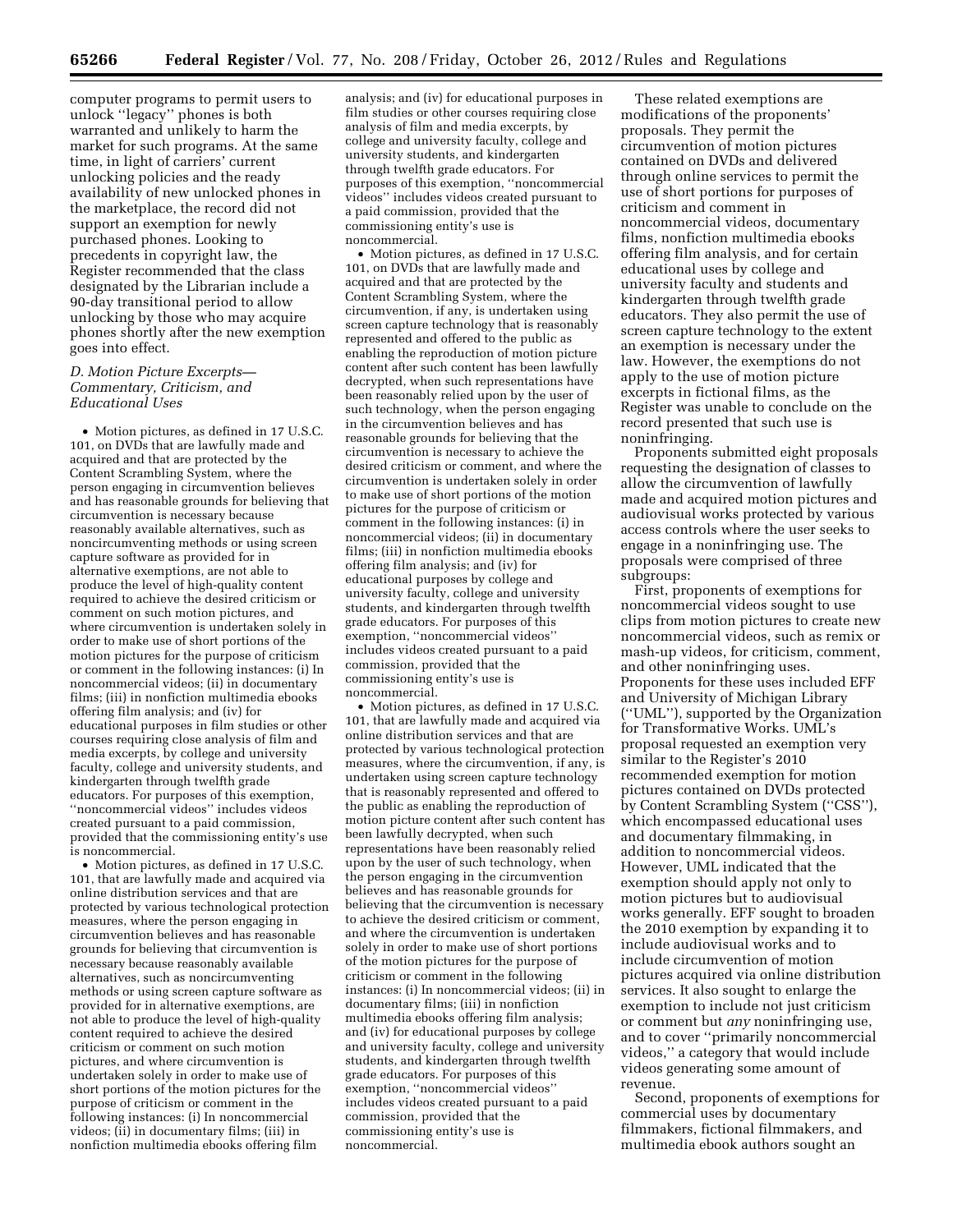exemption to use clips from motion pictures to engage in criticism, comment, or other fair uses. Proponents for these uses included International Documentary Association, Kartemquin Educational Films, Inc., National Alliance for Media Arts and Culture, and Independent Filmmaker Project (collectively ''Joint Filmmakers''); UML; and Mark Berger, Bobette Buster, Barnet Kellman, and Gene Rosow (collectively ''Joint Ebook Authors''). Each of these proposals requested an exemption to circumvent motion pictures or other audiovisual works for use by creators of noninfringing commercial works, namely, documentary films, fictional films, and multimedia ebooks offering film analysis. As noted, UML's proposal largely tracked the exemption recommended by the Register in 2010. Joint Filmmakers' proposal sought to expand the 2010 exemption by adding fictional filmmakers, as well as by extending the exemption to cover any noninfringing use. Joint Filmmakers also sought to include circumvention of Blu-ray discs protected by the Advanced Access Content System (''AACS'') and motion pictures digitally transmitted through protected online services. Joint Ebook Authors' proposal sought the use of short portions of motion pictures for the purpose of multimedia ebook authorship. Like Joint Filmmakers, Joint Ebook Authors indicated that the proposed exemption should not depend on uses that involve criticism or comment but should instead merely require that the use be noninfringing. Joint Ebook Authors also proposed that the exemption include digitally transmitted video in addition to CSSprotected DVDs.

Finally, proponents of exemptions for educational uses sought to use clips from motion pictures for criticism, comment, or other educational purposes by college and university professors and faculty, college and university students, and kindergarten through twelfth grade educators. Proponents for these uses included UML; Library Copyright Alliance (''LCA''); Peter Decherney, Katherine Sender, Michael X. Delli Carpini, International Communication Association, Society for Cinema and Media Studies, and American Association of University Professors (''Joint Educators''); and Media Education Lab at the Harrington School of Communication and Media at the University of Rhode Island (''MEL''). The proposals by UML and LCA requested an exemption similar to the 2010 exemption recommended by the Register for circumvention of CSSprotected DVDs, except that UML

sought to broaden it to apply to audiovisual works, as well as to students across all disciplines of study. Joint Educators' proposed exemption sought to enable college and university students, as well as faculty, to use short portions of video, as well as to circumvent AACS-protected Blu-ray discs and digitally transmitted works. Finally, MEL requested an exemption for the circumvention of audiovisual works used for educational purposes by kindergarten through twelfth grade educators.

Because each of the proposals involved the use of clips from motion pictures or audiovisual works, the eight possible exemptions were addressed as a group in the Register's Recommendation. The proposals for exemptions to allow the circumvention of lawfully obtained motion pictures protected by access controls for various commercial, noncommercial, and ''primarily noncommercial'' purposes shared a unifying feature in that in each case, proponents were seeking an exemption to allow circumvention for the purpose of reproducing short clips to facilitate alleged noninfringing uses. Creators of noncommercial videos sought to use portions of motion pictures to create noninfringing works involving criticism or comment that they asserted were transformative. Documentary filmmakers and multimedia ebook authors sought to reproduce portions of motion pictures in new works offering criticism or commentary. Fictional filmmakers wished to incorporate motion pictures into new films to convey certain messages. Film and media studies professors sought to assemble motion picture excerpts to demonstrate concepts, qualities, and techniques. Other educators sought to reproduce clips of motion pictures to illustrate points for classroom discussion.

Joint Creators and DVD Copy Control Association (''DVD CCA'') opposed the proposals pertaining to noncommercial videos and, more generally, the use of motion pictures contained on CSSprotected DVDs. Joint Creators also opposed the use of motion pictures acquired via online distribution services. Joint Creators questioned whether proponents had met the required statutory burden for an exemption. They urged the Register precisely to analyze the alleged noninfringing uses to determine whether they were, in fact, noninfringing. In addition, they argued that the proposed exemption for circumvention of AACS-protected Bluray discs should not be approved.

DVD CCA maintained that none of the examples offered in support of the proposed exemptions for documentary filmmakers, fictional filmmakers, or multimedia ebook authors sufficiently established that CSS is preventing the proposed uses. DVD CCA asserted that there are several alternatives to circumvention, including clip licensing, screen capture software, and video recording via smartphone that would enable proponents affordably and effectively to copy short portions of motion pictures without the requested exemption.

As for educational uses, Joint Creators and DVD CCA did not oppose the granting of an exemption covering circumvention of CSS for a variety of college and university uses involving copying of short portions of motion pictures, but asserted that the exemption should be limited to conduct that is clearly noninfringing and requires high-quality content.

Advanced Access Content System License Administrator (''AACS LA'') generally opposed the requested exemptions as they would apply to AACS-protected Blu-ray discs. It asserted that proponents have failed to make the case that they face substantial adverse effects with respect to content available only on Blu-ray discs.

In reviewing the proposed classes, the Register noted that certain of the proposed exemptions referred to ''audiovisual works'' as opposed to ''motion pictures.'' The Register observed that Section 101 defines ''motion pictures'' as ''audiovisual works consisting of a series of related images which, when shown in succession, impart an impression of motion, together with accompanying sounds, if any.'' Section 101 defines ''audiovisual works'' somewhat more broadly, as ''works that consist of a series of related images which are intrinsically intended to be shown by the use of machines or devices such as projectors, viewers, or electronic equipment, together with accompanying sounds, if any, regardless of the nature of the material objects, such as films or tapes, in which the works are embodied.'' Under the Copyright Act, ''motion pictures'' are thus a subset (albeit a very large one) of ''audiovisual works.'' The record for the proposed classes was directed to uses of motion pictures such as movies, television shows, commercials, news, DVD extras, etc., and did not focus on uses of audiovisual works that would fall outside of the Copyright Act's definition of ''motion pictures.'' Based on the record, the Register found no basis for considering exemptions beyond motion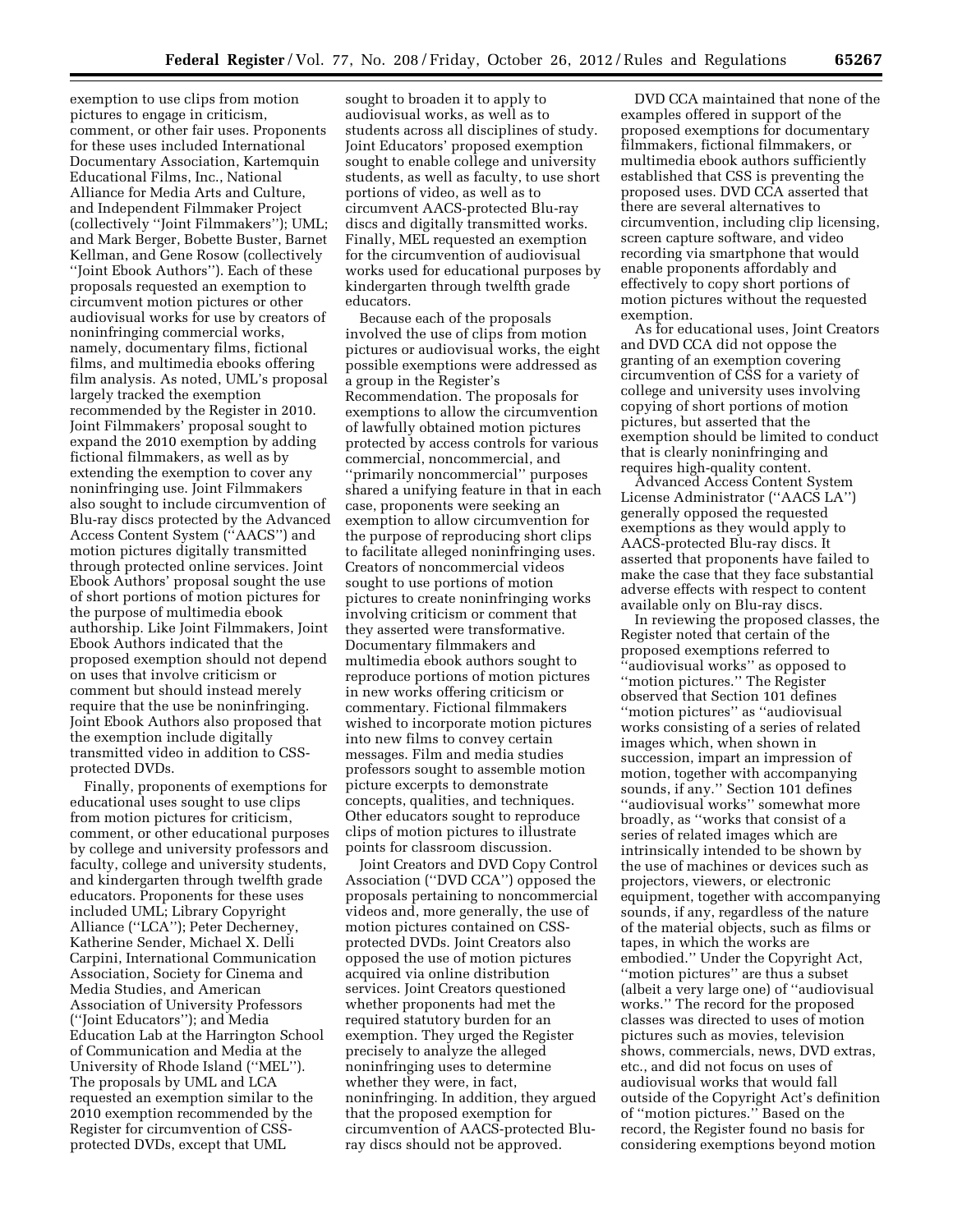pictures and treated the requested exemptions for ''audiovisual works'' as requests relating to motion pictures.

The Register determined that proponents of exemptions for noncommercial videos, commercial uses by documentary filmmakers and multimedia ebook authors, and uses in educational contexts had established that a significant number of the proposed uses were for purposes of criticism and commentary. She noted that such uses fall within the favored purposes referenced in the preamble of Section 107 and, especially in light of the brevity of the excerpts used, are likely to be fair uses. More specifically, the Register determined that the proposed uses tended to be transformative in nature, employing short clips for purposes of criticism, comment, teaching, and/or scholarship, rather than for the works' originally intended purpose. Despite the commercial aspect of uses by documentary filmmakers and multimedia ebook authors, the Register noted that when a short excerpt of a motion picture is used for purposes of criticism and comment, even in a commercial context, it may well be a productive use that serves the essential function of fair use as a free speech safeguard. While the Register did not conclude that a court would find each and every one of proponents' examples to be transformative, she did find that the record amply supported the conclusion that a substantial number of the proffered examples likely would be considered transformative fair uses.

The Register also concluded, however, that the same fair use analysis did not apply to fictional filmmakers, at least on the record presented. She noted that fictional films differ from the other categories of use because their purpose is typically for entertainment, rather than for criticism or comment. As the Register explained in her Recommendation, under appropriate circumstances, a use by a fictional filmmaker might well be a fair use. But fictional film proponents merely described their desired uses and did not present concrete examples—such as existing films that made use of preexisting material in a clearly transformative manner—that permitted the Register to make a finding of fair use in this context. The record did not allow a satisfying determination as to the nature of the fictional filmmakers' proposed uses, the amount of the underlying works fictional filmmakers generally sought to use, or whether or how such uses might affect the market for the original works.

In addition, the Register observed that, to the extent discernible from proponents' descriptions, a number of the examples cited did not appear readily to lend themselves to a conclusion that the described use would likely be considered fair. More specifically, the use of an earlier work to flesh out characters or motivations in a new work, or to develop a storyline, as suggested by some of proponents' descriptive examples, does not inherently serve the purpose of criticism or comment on the existing work. The Register therefore concluded, on the record before her, that fictional filmmakers had failed to establish that the uses in which they sought to engage were likely to be noninfringing.

Having determined otherwise with respect to the other proposed categories of use involving criticism and comment, however, the Register proceeded to consider whether there were adequate alternatives to circumvention to accommodate these noninfringing uses.

Opponents pointed to clip licensing, smartphone video recording, and screen capture software as alternatives to achieve the desired uses. The Register found that clip licensing was not a reasonable alternative, as the scope of content offered through reasonably available licensing sources was far from complete. Moreover, requiring a creator who is making fair use of a work to obtain a license is in tension with the Supreme Court's holding in *Campbell* v. *Acuff-Rose Music, Inc.,* 510 U.S. 569 (1994), that rightsholders do not have an exclusive right to markets for commentary on or criticism of their copyrighted works.

Nor did smartphone recording appear to be an adequate option, as the evidence indicated that smartphone recordings yielded inferior video and audio quality, and failed to capture the complete image as it was meant to appear on the screen.

In the 2010 proceeding, the Register determined that screen capture technology offered a cost-effective alternative technique to allow reproduction of motion pictures for certain uses. Unlike the last proceeding, where the Register raised screen capture technology as a possible alternative, in the current proceeding it was opponents who pointed to screen capture as a reasonable solution. However, based on the video evidence and commentary from proponents and opponents concerning screen capture technology, the Register determined that the screen capture images, while improved in quality since the last rulemaking, were still of lower quality than those available by circumvention of access

controls on motion pictures; they were somewhat diminished in clarity and depth, and could exhibit pixilation.

Concerning screen capture, documentary filmmakers suggested that the lower-quality images generated by this technology were not suitable for the dissemination of their films. The Register found a similar argument persuasive in the previous rulemaking based on certain distribution standards generally requiring that films adhere to specific quality standards that cannot be met by screen capture. Unlike in the last proceeding, however, the Register was not convinced on the present record that the distribution requirements would give rise to significant adverse effects. In this proceeding, the parties explained the standards in greater detail, including the fact that certain accommodations are made by distributors with respect to pre-existing materials.

Nonetheless, the record did support the conclusion that, in some cases, for other reasons, the inability to circumvent to make use of higherquality material available on DVDs and in protected online formats is likely to impose significant adverse effects on documentary filmmakers, noncommercial video makers, multimedia ebook authors, and certain educational users. Creators of noncommercial videos provided the most extensive record to support the need for higher-quality source material. Based on the video evidence presented, the Register concluded that diminished quality likely would impair the criticism and comment contained in noncommercial videos. For example, the Register was able to perceive that certain noncommercial videos would suffer significantly because of blurring and the loss of detail in characters' expression and sense of depth.

Although the record was not as robust in the case of documentary filmmakers and multimedia ebook authors, it was sufficient to support a similar finding that for certain uses—*i.e.,* when trying to convey a point that depends upon the ability to perceive details or subtleties in a motion picture excerpt documentary filmmakers and ebook authors would likely suffer adverse effects if they were unable to incorporate higher-quality images. Similarly, educational uses that depend upon close analysis of film or media images might be adversely impacted if students are unable to apprehend the subtle detail or emotional impact of the images they are analyzing. But where precise detail is not required for the particular use in question—for example, where a clip is presented simply to illustrate a historical event—the Register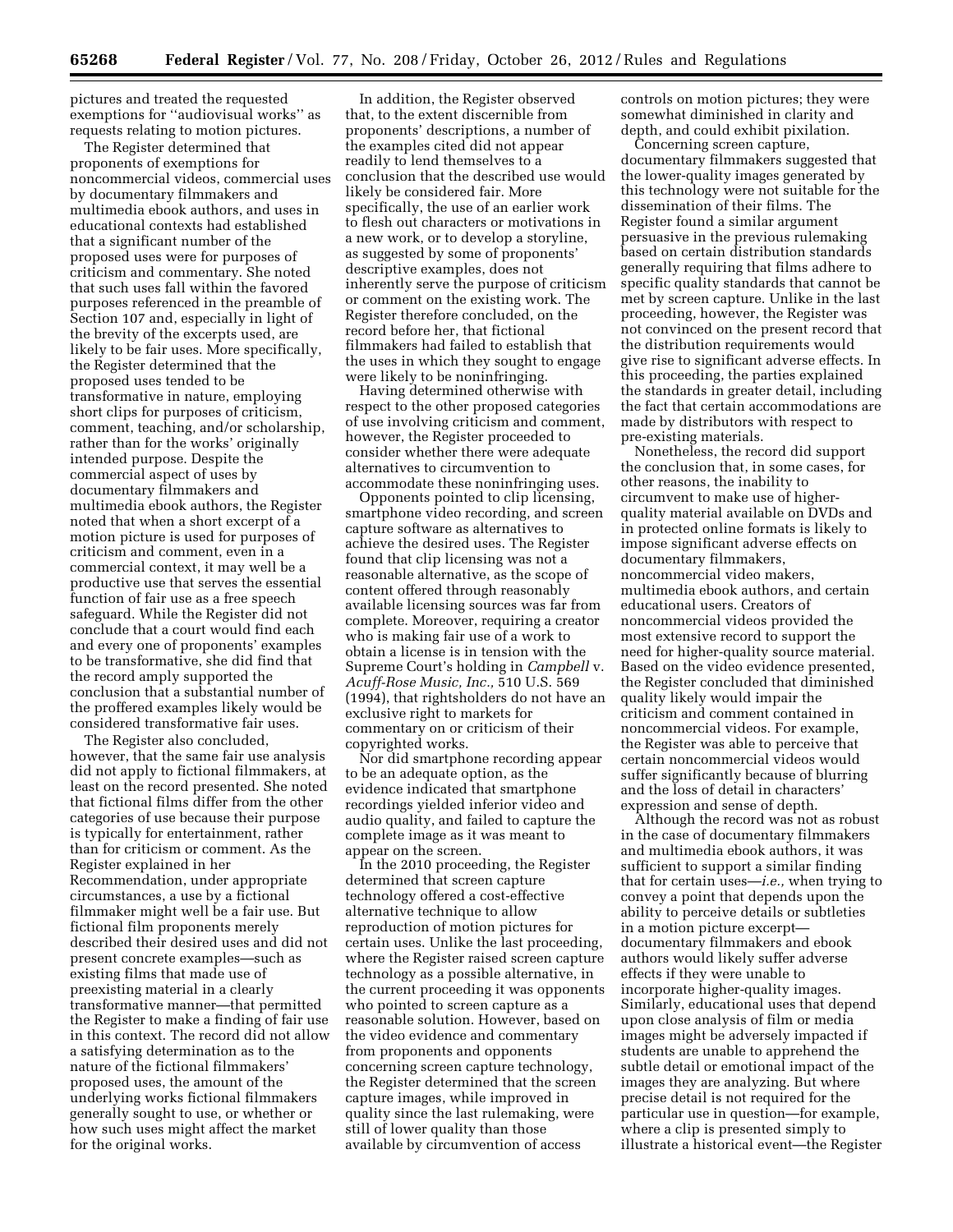concluded that lower-quality screen capture images appeared adequate to fulfill the noninfringing use.

As an additional concern relating to screen capture technology, proponents maintained that even if the Register acknowledged now, as she did in 2010, that certain types of video capture software are noncircumventing, there is still no assurance that all copyright owners share this view. Proponents observed, for example, that litigation had been instituted over the use of similar methods of acquiring content protected by access controls. In light of the unsettled legal landscape, the Register determined that there is a need for limited exemptions to address the possible circumvention of protected motion pictures when using screen capture technology.

The record also indicated that there is some amount of motion picture material available only on Blu-ray discs, such as bonus material or, more rarely, entire films released exclusively on Blu-ray. However, the cited uses of Blu-rayexclusive content in the record were insignificant in number. Moreover, with respect to documentary filmmakers in particular, for the reasons discussed above, the Register was not persuaded that Blu-ray content is necessary to meet applicable distribution standards. The Register therefore concluded that the record did not reflect a substantial adverse impact due to the inability to use motion picture materials contained on Blu-ray discs.

Overall, based on the record presented, the Register determined that, when a higher-quality excerpt is essential to a particular use, an exemption to permit circumvention of CSS-protected DVDs and protected online formats is appropriate. For uses where high-quality material is not critical, screen capture technology provides an adequate alternative to circumvention, and an exemption to permit the use of such technology is appropriate.

Looking to the statutory factors, the Register noted in her previous determination that ''while CSSprotected DVDs may very well have fostered the digital distribution of motion pictures to the public, there is no credible support for the proposition that the digital distribution of motion pictures continues to depend on the integrity of the general 'principle' that the circumvention of CSS is always unlawful.'' She found that the record in the current proceeding similarly failed to support a finding that there could be no exemption to the prohibition on circumvention of CSS-protected DVDs. In light of the negative impact the

prohibition on circumvention has on favored uses, such as criticism, comment, news reporting, teaching, scholarship, and research, as established in the proceeding, the Register concluded that the statutory factors support appropriately tailored exemptions to facilitate those uses.

NTIA agreed that an appropriate exemption to permit proposed noninfringing uses is necessary because users lack sufficient alternatives to circumvention. It asserted that ''generally, the technological alternatives [to circumvention] produce low-quality videos, and associated license agreements often impose significant content limitations on the final work product.'' It further noted that clip services are limited in scope and may not meet the needs of all users, and that licensing negotiations are ''expensive and burdensome, especially when the licensee seeks to critique the copyrighted work.''

NTIA proposed that the Register recommend a class that encompasses ''[m]otion pictures and other similar audiovisual works on DVDs or delivered via Internet Protocol,'' asserting that the class should encompass ''audiovisual works,'' which is broader than ''motion pictures.'' NTIA also proposed to replace ''for the purpose of criticism or comment'' with ''for the purpose of fair use,'' and to expand the applicable circumstances beyond documentary filmmaking to include educational uses by college and university professors and college students, educational uses by kindergarten through twelfth grade educators, primarily noncommercial videos, and nonfictional or educational multimedia ebooks. Citing an inadequate definition of the proposed class of users, and a lack of demonstrated harm, the NTIA did not support an exemption for fictional filmmakers.

While the NTIA's views largely tracked those of the Register's concerning the need to designate appropriate classes, for the reasons discussed above, the Register did not believe that certain of NTIA's proposed expansions were supported by the record.

In explaining her recommended exemptions, the Register emphasized that the use of only short portions or clips was critical to her determination that the proposed uses were noninfringing. She rejected the proposed expansion of the exemption to cover unspecified ''noninfringing'' or ''fair'' uses where circumvention is not undertaken for the purpose of criticism or comment as, based on the record,

criticism or comment were central to the uses supporting the exemption.

The Register also noted that while there might be additional noninfringing uses by multimedia ebook authors that could support a more broadly conceived exemption, the record in the proceeding supported only an exemption for ebooks offering film analysis.

Further, to the extent proponents for noncommercial videos sought an expanded exemption to cover ''primarily noncommercial videos''—as opposed to ''noncommercial videos'' they failed to demonstrate that a meaningful number of such uses would qualify as noninfringing; proponents identified only a single video that allegedly fell within this category, because it generated advertising revenue. It was not clear from the record, however, as to why such an example should be considered ''primarily noncommercial'' as opposed to ''primarily commercial.'' On the other hand, proponents established a sufficient basis to clarify that the exemption for noncommercial works should include videos created pursuant to a paid commission, provided that the commissioning entity uses the work solely in a noncommercial manner.

With respect to educational uses, the Register found that the record supported a determination that college and university professors and other faculty, as well as students, in film studies and other courses focused on close analysis of media excerpts may sometimes need to reproduce content from CSSprotected DVDs and protected online formats to enable such analysis. Because the recommended exemption is limited to educational activities involving close analysis, there was no basis to limit the exemption only to professors. The Register further determined that nonprofessor faculty at colleges and universities also should be permitted to take advantage of the exemption when there is a pedagogical need for highquality source material. In addition, the record supported a finding that instructors of pre-college-level students sometimes engage in close analysis of motion picture excerpts in mediaoriented courses and might have a need for high-quality source material.

The Register stressed that prospective users of the recommended exemptions for the use of motion picture excerpts should take care to ensure that they satisfy each requirement of the narrowly tailored exemptions before seeking to operate under their benefits, and consider whether there is an adequate alternative before engaging in circumvention under a recommended exemption. The Register noted that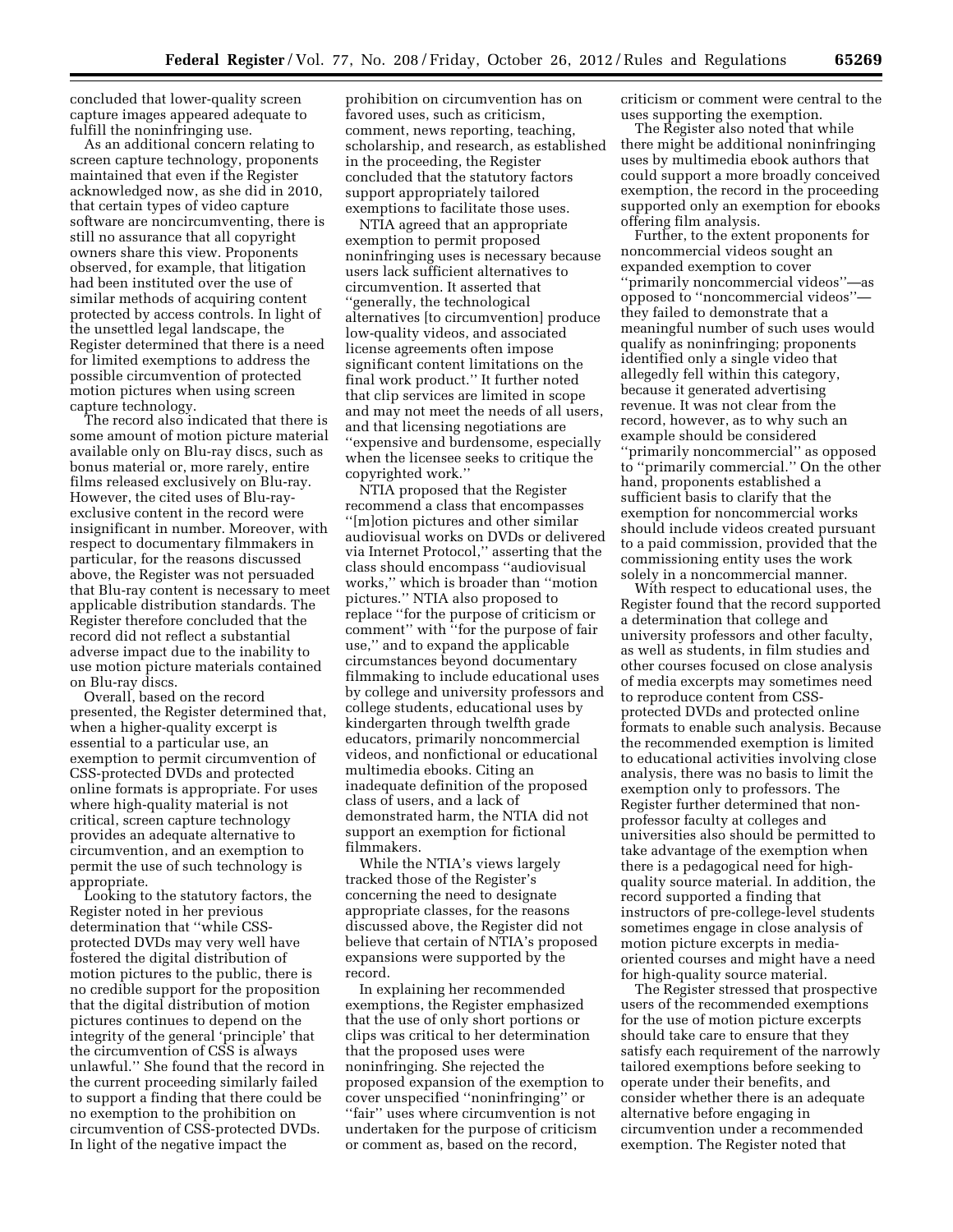screen capture technology should only be employed when it is reasonably represented, and offered to the public, as enabling the reproduction of motion picture content after such content has been lawfully decrypted—that is, when it is offered as a noncircumventing technology. And, finally, users of the limited exemptions should be prepared to defend their activities in light of the alternatives as they exist at the time of their use of the exemption, including any further innovations in screen capture or other technologies that may produce higher-quality results than were obtainable as of the Register's Recommendation.

# *E. Motion Pictures and Other Audiovisual Works—Captioning and Descriptive Audio*

Motion pictures and other audiovisual works on DVDs that are protected by the Content Scrambling System, or that are distributed by an online service and protected by technological measures that control access to such works, when circumvention is accomplished solely to access the playhead and/or related time code information embedded in copies of such works and solely for the purpose of conducting research and development for the purpose of creating players capable of rendering visual representations of the audible portions of such works and/or audible representations or descriptions of the visual portions of such works to enable an individual who is blind, visually impaired, deaf, or hard of hearing, and who has lawfully obtained a copy of such a work, to perceive the work; provided however, that the resulting player does not require circumvention of technological measures to operate.

This exemption is a modification of the proponents' proposal. It permits the circumvention of motion pictures and other audiovisual works contained on DVDs or delivered through online services to facilitate research and development of players capable of rendering captions and descriptive audio for persons who are blind, visually impaired, deaf, or hard of hearing. The exemption responds to the primary need articulated by proponents in their submissions and at the hearings and one compelled by public policy, namely research and development. With respect to other uses proposed by proponents, the Register was unable to conduct a fair use analysis due to insufficient facts on the record, and, in particular, a lack of clear information regarding how captions and descriptive audio would be created, disseminated, or otherwise made available in connection with the underlying audiovisual work.

Proponents Telecommunications for the Deaf and Hard of Hearing, Inc., Gallaudet University, and the Participatory Culture Foundation proposed that the Register recommend four related classes of works to allow circumvention of technological measures applied to content distributed via the internet and ''fixed-disc media'' for the purpose of creating, improving, and rendering captions and descriptive audio tracks to enable individuals with disabilities to perceive such works, and for the purpose of conducting research and development on technologies to enable such accessibility. They urged that the prohibition on circumvention has had a ''decidedly negative'' impact on teaching, scholarship, research, and criticism. They stated that not only does the prohibition stifle the research and development associated with the development of accessible technologies, it also restricts the amount of content that is perceptible by individuals with disabilities.

Although not particularly clear from the proponents' written filings, at the hearing it became apparent that the primary interest was in the development of players capable of merging commercially accessible content with captions and descriptive audio that are created separately, generally by parties other than the copyright owner of the original copyrightable work. Proponents alleged that circumvention was necessary to achieve their objectives because they required access to the ''playhead,'' that is, the technical timing information embedded in internetdelivered and fixed-disc-based content that would allow proper synchronization of captions and descriptive audio with the underlying video content to which it applied.

Proponents explained that although some of the content in question is already captioned or provides descriptive audio, most does not. They acknowledged that the recently passed Twenty-First Century Communications and Video Accessibility Act (''CVAA''), Public Law 111–260 (codified in scattered sections of 47 U.S.C.), likely will require a substantial amount of digitally distributed programming to be captioned. However, they asserted that the CVAA does not extend to a wide range of content, including that which is distributed exclusively online (*e.g.,*  content that does not appear first on broadcast or cable television). Indeed, in recent rulemaking proceedings under the CVAA, many content producers and distributors asserted that the creation or improvement of captions and descriptive audio is burdensome and

would require permission from the copyright owners.

Proponents noted that the motion picture industry separately had asserted that voluntary captioning of a limited amount of programming would require "eight years to phase in." They further noted that Netflix provides captions or subtitles on fewer than 5,000 of its nearly 12,000 titles. In addition, proponents explained that when such captions do exist, they may be ''riddled with errors'' or inconsistently formatted, hampering accessibility. With respect to descriptive audio, proponents observed that such tracks may play back at an inappropriate volume.

As for opposition, AACS LA and DVD CCA filed separate but substantially similar comments, taking issue with the proposed exemptions. They argued that the marketplace has evolved and will continue to evolve in such a way that satisfies accessibility needs. AACS LA further asserted that the proposed exemption potentially could harm future growth of the marketplace solutions for accessibility concerns. At the hearings, AACS LA offered a free license to its technology to enable developers to develop compatible implementations to enable accessibility, and it was suggested that DVD CCA would do so as well.

Joint Creators also opposed, similarly asserting that voluntary efforts and regulatory compliance are sufficient marketplace drivers for accessible materials. In addition, they maintained that proponents had failed to meet their burden. In their view, proponents had presented only scattered examples of errors in captions and that such errors are little more than a ''mere inconvenience''; they also suggested that the proposed underlying uses might infringe the reproduction, distribution, and adaptation rights of the copyright owners.

Assessing the record in light of the statutory factors, the Register concluded that a limited exemption was appropriate to facilitate the proposed research and development. The Register found that the substantial quantity of inaccessible content, and the likely increase in the amount of content distributed free from any requirement that it be rendered accessible, essentially limits the universe of materials with respect to which individuals with certain disabilities may engage in commentary, criticism, scholarship, and the like. As observed by the Register, the proposal was aimed at allowing the wide range of motion pictures and other audiovisual works that are available to the general population to be accessed and enjoyed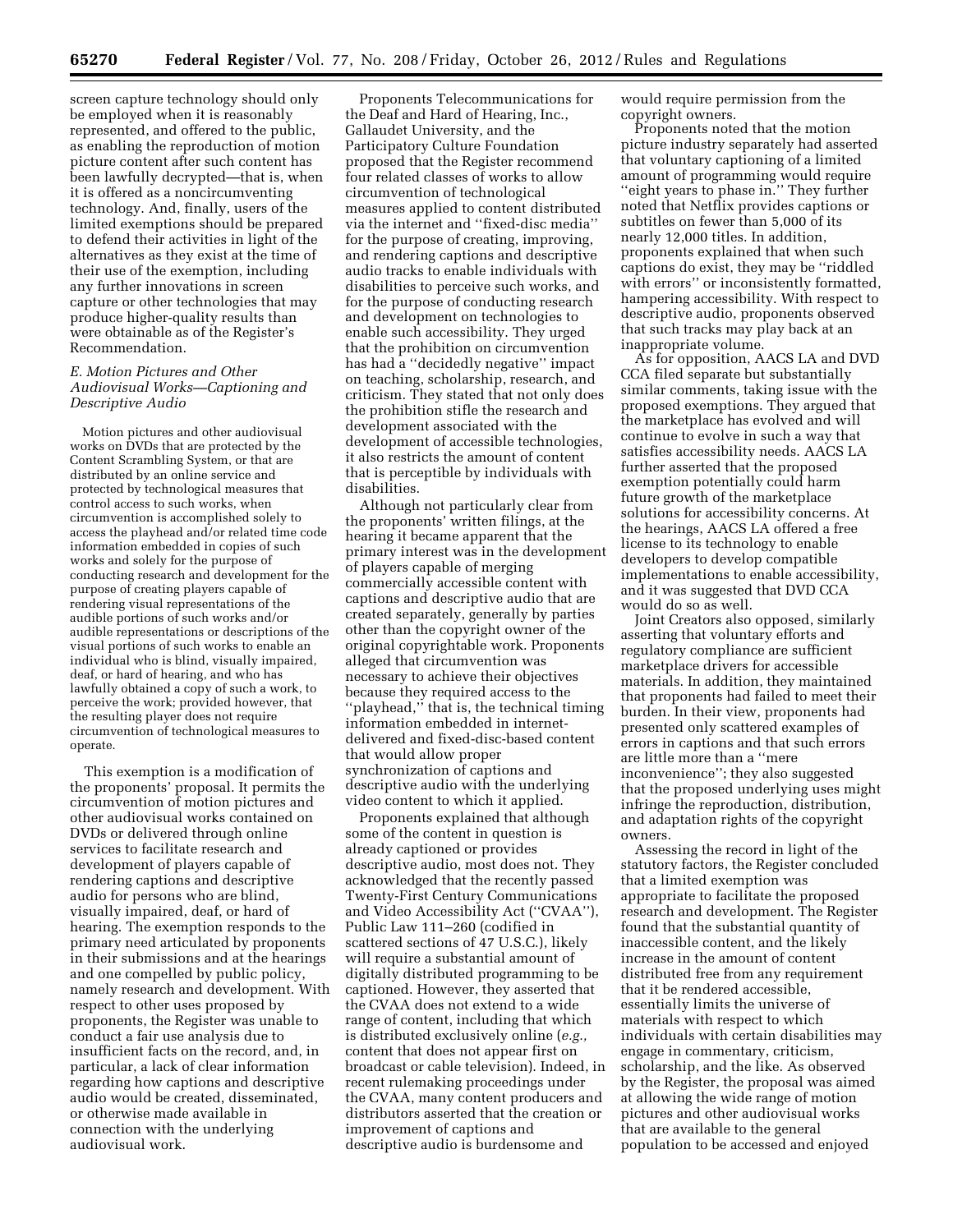by those with disabilities. For such individuals, the exemption represents the difference between having and not having access to works available to everyone else.

The Register determined that the record with respect to research and development was sufficiently clear to support an exemption for those activities. Dr. Christian Vogler of Gallaudet University demonstrated a software development effort aimed at creating a player to combine captions or descriptive audio with commercially available motion picture and audiovisual content. With respect to this project, the Register was able to conclude that the purported use did not implicate the copyrighted content itself, but only certain non-protectable information *about* the work—*i.e.,* the timecode information accessible through the protected ''playhead.'' Moreover, the Register found that there did not appear to be any reasonable alternatives to circumvention in order to obtain this information. Although, as noted, AACS LA and DVDCCA had indicated a willingness to offer a free license to those interested in developing accessibility tools for playback devices, the record indicated that no such license was currently in place, and it was unclear whether such a license would come to fruition during the next three years.

The Register found that proponents had demonstrated that there is a wide range of content contained on CSSprotected DVDs and delivered in protected online formats that is inaccessible to individuals with certain disabilities and as to which there is no alternative, accessible version. She further determined that the record did not support the proposition that circumvention was necessary with respect to Blu-ray content, as the same content is generally available on DVDs or online.

Beyond research and development, the Register found that the scope of proponents' intended uses was difficult to discern from proponents' written submissions, as the papers were fraught with broad generalizations. During the hearing, proponents were able to articulate three broad categories of conduct: (1) Conducting research and development on accessible technologies to develop a player capable of presenting or manipulating captions or descriptive audio (as discussed above); (2) creating such captions or descriptive audio or corrections thereto; and (3) presenting such captions or descriptive audio along with the underlying lawfully acquired work. Still, the precise contours of certain aspects of the proponents' intended exploitation of the proposed exemption remained elusive.

Pointing to a footnote in *Sony Corporation of America* v. *Universal Studios, Inc.,* 464 U.S. 417 (1984), which provides in dicta that ''making a copy of a copyrighted work for the convenience of a blind person is \* \* \* an example of fair use,'' proponents asserted that each of the broadly defined intended uses was fair. However, fair use analyses are, by statute, necessarily fact specific. Most of the proposed uses relating to the creation of captions and descriptive audio proposed by the proponents were so generally described that the Register found it impossible to evaluate whether they would be noninfringing. For example, proponents discussed both creating captions for content that is uncaptioned, including through crowdsourcing techniques, and fixing incorrect or poorly implemented captions. Each of these activities could have different implications under a traditional fair use analysis. Absent specific facts pertaining to the particularized uses, however, such an analysis was not possible.

NTIA supported proponents' proposals but suggested that the Register should recraft the exemptions into three categories that it believes were supported by the record. Specifically, NTIA would have fashioned a class specifically aimed at those developing the tools to facilitate the creation, improvement, or rendering of captions and descriptive audio; another class specifically for those engaged in the creation of captions and descriptive audio; and a third class for those using the captions and descriptive audio. NTIA further noted that it did not support the inclusion of Blu-ray because DVD remains the dominant format, online video distribution is outpacing Blu-ray adoption, and the effect of the proposals on the Blu-ray market was uncertain.

The Register and NTIA were in agreement on the need to ''open the doors for innovation and empower the millions of Americans with visual and hearing disabilities to participate to the fullest possible extent in our society's multimedia culture.'' However, for the reasons described above, the Register determined that, based on the current record, a more narrowly tailored class to permit research and development of assistive technologies was appropriate. The Register nonetheless made a point of encouraging the continued development of accessibility technologies and future proposals for exemptions to advance such efforts.

### **IV. Classes Considered But Not Recommended**

Upon the recommendation of the Register of Copyrights, the Librarian has determined that the following classes of works shall not be exempt from the prohibition against circumvention of technological measures set forth in Section 1201(a)(1)(A):

# *A. Literary Works in the Public Domain—Digital Access*

The Register concluded that the requested exemption to access public domain works was beyond the scope of the rulemaking proceeding and declined to recommend its adoption. As further explained in the 2010 rulemaking, ''Section 1201 does not prohibit circumvention of a technological protection measure when it simply controls access to a public domain work; in such a case, it is lawful to circumvent the technological protection measure and there is no need for an exemption.''

Proponent Open Book Alliance (''OBA'') proposed an exemption to permit the circumvention of literary works in the public domain to enable access to works that are digitally distributed. Proponent sought a ''clarification'' that circumvention of technological measures for the purpose of accessing such literary works does not violate Section 1201(a)(1).

As explained above, Section 1201(a)(1) provides that ''[n]o person shall circumvent a technological measure that effectively controls access to a work protected under this title.'' The prohibition on circumvention of technological protection measures thus does not apply to public domain materials because such materials are not protected under Title 17.

Joint Creators filed comments in response to OBA's proposal. Joint Creators did not object to the conclusion that Section 1201(a)(1) is inapplicable to literary works that are in the public domain but cautioned that many distributions of such literary works contain ancillary copyrightable elements, such as cover art, inserts, photographs, prefaces, and the like.

NTIA shared the proponent's concern that ''the implementation of [technological measures] restricts universal access'' to public domain material, and that such restrictions ''may have a negative impact on educational institutions and research organizations,'' as well as other adverse impacts on the public. NTIA also recognized, however, that works in the public domain are not affected by the prohibition on circumvention.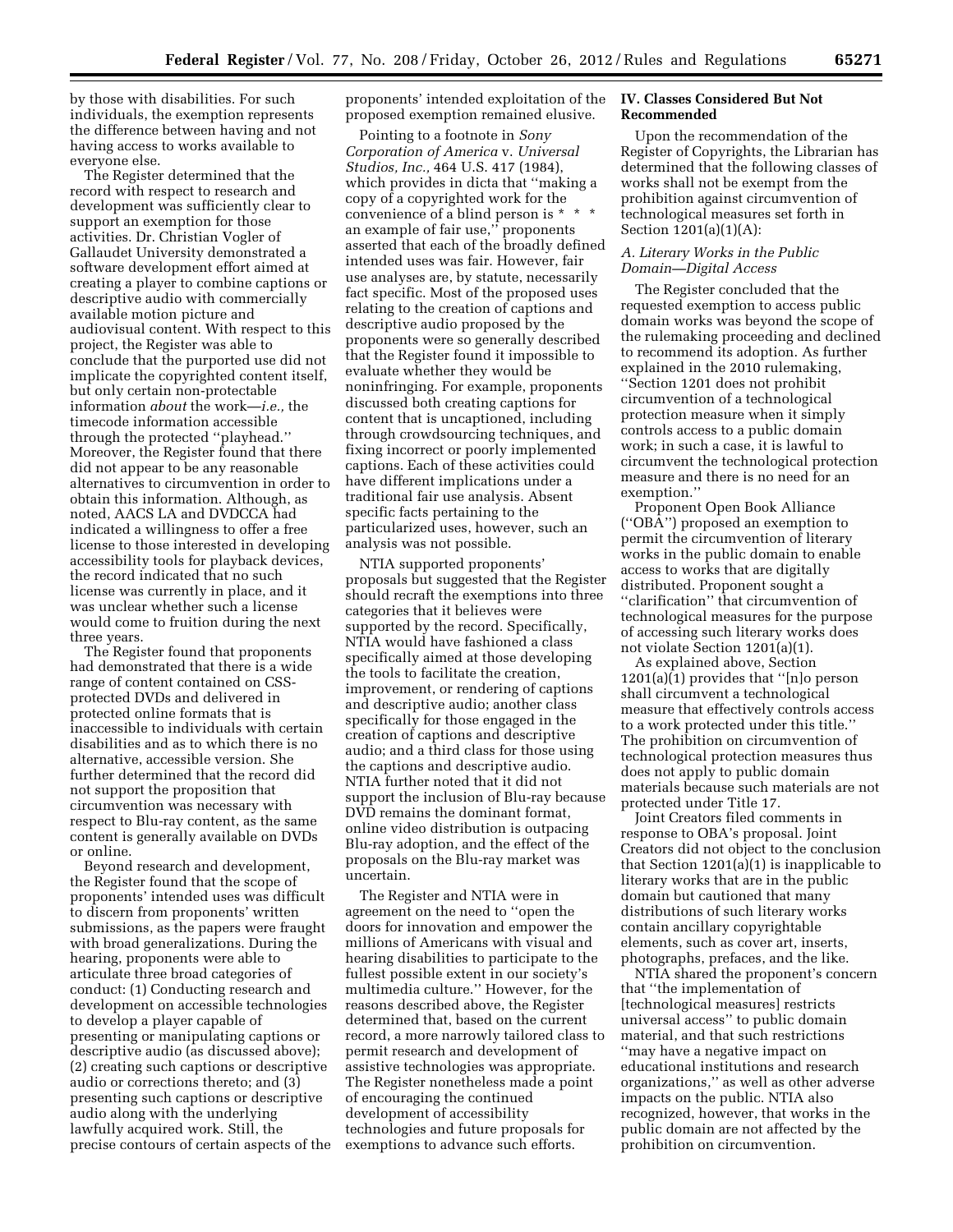Accordingly, NTIA agreed that an exemption is not required for this class of works.

As Joint Creators observed, questions may arise when a technological measure controls access not only to a work in the public domain, but at the same time controls access to other works that are protected by copyright. There was no need for the Register to address this issue on the record presented, however, because proponents neither raised it nor presented any evidence relating to it.

### *B. Video Game Consoles—Software Interoperability*

Because the Register determined that the evidentiary record failed to support a finding that the inability to circumvent access controls on video game consoles has, or over the course of the next three years likely would have, a substantial adverse impact on the ability to make noninfringing uses, the Register declined to recommend the proposed class.

EFF, joined by Andrew ''bunnie'' Huang (''Huang''), FSF, SaurikIT, LLC (SaurikIT), and numerous individual supporters, sought an exemption to permit the circumvention of access controls on video game console computer code so that the consoles could be used with non-vendorapproved software that is lawfully acquired.

EFF observed that modern video game consoles are increasingly sophisticated computing devices that are capable of running not only games but ''entire computer operating systems.'' All three major video game manufacturers, however—Sony, Microsoft, and Nintendo—have deployed technological restrictions that force console purchasers to limit their operating systems and software exclusively to vendor-approved offerings. These restrictions require a console owner who would like to install a computer operating system or run a ''homebrew'' (*i.e.,* independently developed) application to defeat a number of technical measures before they can do so—a process that proponents refer to as ''jailbreaking.'' Proponents sought an exemption from Section 1201(a)(1) to permit such jailbreaking of video game consoles. Because the class they proposed would enable interoperability only with ''lawfully obtained software programs,'' proponents asserted that the exemption would not authorize or foster infringing activities.

In its comments, EFF explained the circumvention process with reference to Sony's PlayStation 3 (''PS3''). Sony's PS3 employs a series of technological protections so that the console can only

install and run authenticated, encrypted code. One such measure is the encryption of the console's firmware, which restricts access to the console. The firmware must be authenticated by the console's ''bootloader'' software and decrypted before it can be used. Once the firmware has been authenticated and decrypted, it, in turn, authenticates applications before they can be installed or run on the PS3. EFF added that Microsoft's Xbox 360 and Nintendo's Wii employ similar authentication procedures as technological protection measures.

In further support of its requested exemption, EFF recounted that when Sony launched the PS3 in 2006, it included a software application called ''OtherOS'' that permitted users to install Linux and UNIX operating systems on their consoles. EFF provided examples of researchers who were able to use these earlier PS3 consoles in lieu of other computer systems to conduct various forms of scientific research, citing an Air Force project that made use of 1700 PS3s, as well as two academic projects employing clusters of PS3s to create high-performance computers. Some of these researchers chose to use clustered PS3s because they were less expensive than the available alternatives. In 2010, however, Sony issued a firmware update for the PS3 that removed the OtherOS functionality. PS3 users were not forced to upgrade, but the failure to adopt the upgrade precluded access to certain gameplay features and might make repair or replacement of the gaming system more difficult.

EFF further asserted that none of the three major console manufacturers currently allows the installation of independently developed applications on their consoles unless the developer has obtained approval of the software from the manufacturer through a ''stringent'' process that may require the developer to license costly development tools. As a result, hobbyists and homebrew developers engage in circumvention to defeat technical restrictions in order to create and run games and other applications on the PS3, Wii, and Xbox consoles.

EFF noted over 450 independently created games and applications for Nintendo's Wii available on the homebrew site WiiBrew.org, as well as some 18 homebrew games and several nongaming applications developed for the PS3—including a file backup program called ''Multiman'' and an application that transforms the PS3 into an FTP server—and a handful of other homebrew applications for other platforms and handheld gaming devices. EFF pointed out that there is no strong homebrew community for the Xbox360, attributing this phenomenon to a Microsoft development program that allows developers to publish games ''with relative ease.''

Proponents argued that manufacturers' technological restrictions on video game consoles not only constrain consumer choice but also inhibit scientific research and homebrew development activities. Pointing to the Register's determination in the last Section 1201 rulemaking that circumvention of technological measures on smartphones to enable interoperability with lawfully obtained applications was a permissible fair use, proponents urged that the same logic should apply here. According to proponents, the restrictions on video game consoles do not protect the value or integrity of copyrighted works but instead reflect a business decision to restrict the applications that users can run on their devices.

EFF explained that a ''large community'' of console jailbreakers currently exists for all three major video game consoles but noted that such jailbreakers face potential liability under Section 1201(a)(1). As evidence of this, EFF cited recent litigation pursued by Sony against an individual and others who developed a method for jailbreaking the PS3. EFF explained that in January 2010, George Hotz (also known by his online name ''GeoHot'') published a method for jailbreaking the PS3. In response, Sony initiated a lawsuit against Hotz and others alleging, among other things, that the defendants had conspired to violate the DMCA.

Finally, a few supporters of EFF's proposal suggested potential scenarios in which a console might need to be jailbroken to effectuate a repair but did not provide any specific evidence of actual repair issues.

The proposal to permit circumvention of video game consoles was vigorously opposed by the Entertainment Software Association (''ESA''), Sony Computer Entertainment America LLC (''SCEA'' or ''Sony''), and Joint Creators. Opponents filed extensive comments in response to EFF's request.

ESA characterized video game consoles as ''the center of an intellectual property ecosystem'' which makes copyrighted content readily and legally accessible, stating that the entire system depends upon effective and secure access controls. ESA explained that there are at least two potential access controls at issue. To play an unauthorized application, the user must circumvent not only the encryption on the console's firmware, but also modify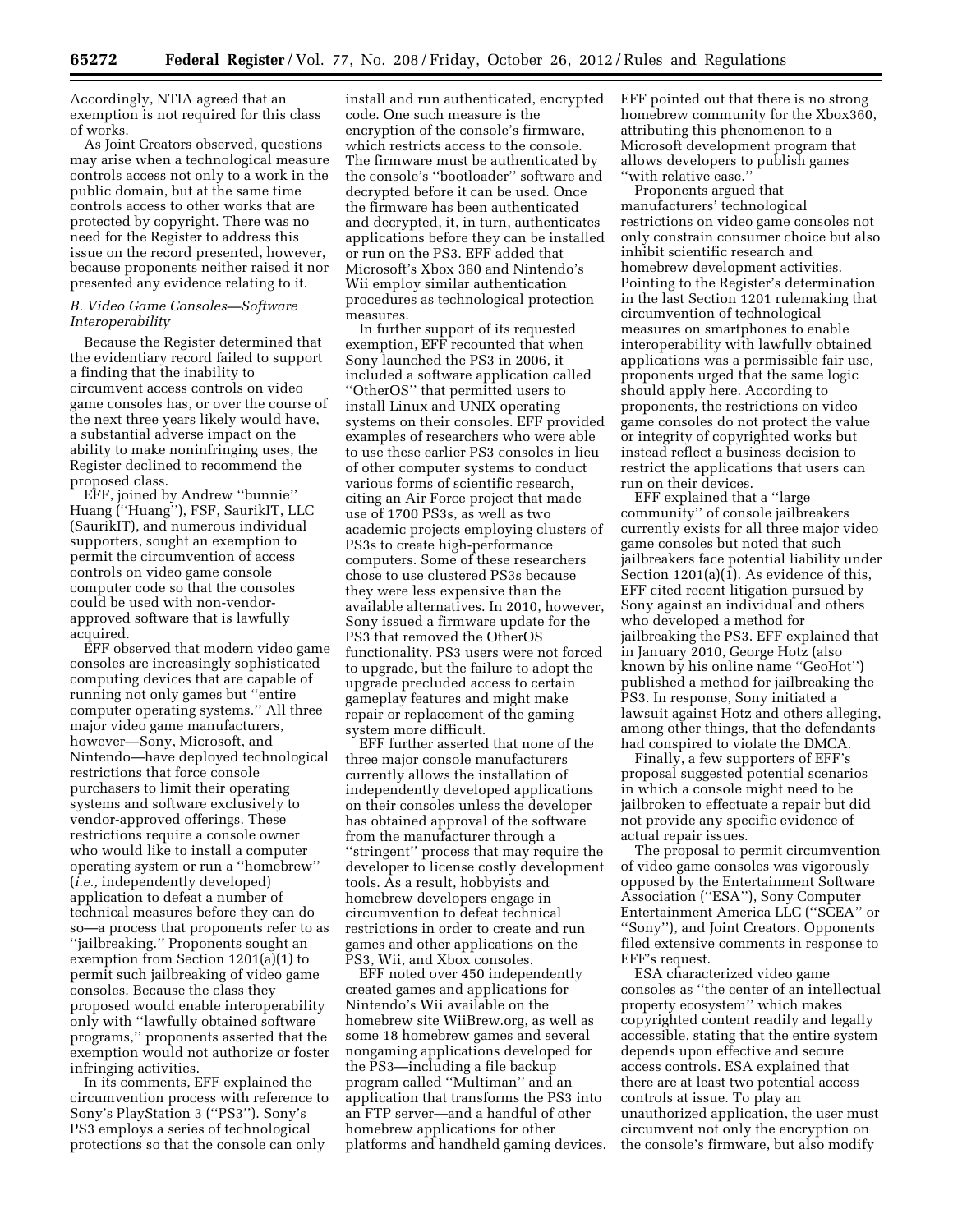the firmware to defeat the authentication check access control. It added that once modified, the firmware will operate, but the access controls will be circumvented, effectively allowing the console to run unauthorized content.

SCEA's comments focused on its PS3 console (the dominant example addressed in EFF's proposal). SCEA confirmed that the technological restrictions controlling access to the PS3 protect both its firmware and the copyrighted video games that are developed for that system. As explained by SCEA, allowing circumvention of the PS3 access controls would mean that the basic security checks could be skipped and the firmware freely modified to bypass or eliminate the process by which the video games are authenticated for use on the console, thus making it ''virtually certain that successful hackers, under the guise of the exemption, will create the tools that enable even novice users to make, distribute, download, and play back illegal copies of games.''

Throughout their comments, opponents stressed piracy as an overriding concern, noting that once a user circumvents a console's security measures—even for an ostensibly benign purpose—it becomes a vehicle for unauthorized content. In their view, EFF's attempt to limit the exemption to interoperability with lawful applications would make no difference in practice, because ''all known methods for circumventing game console [technological protection measures] necessarily eliminate the measures' ability to preclude the play, reproduction and distribution of infringing content.''

In support of their contentions regarding the link between circumvention and piracy, opponents provided documentation of console ''hacking packages'' that come bundled with applications to play pirated content. They further noted, again with supporting materials, that the homebrew channel installed with a popular Wii hacking package automatically includes applications that enable the console to play pirated content. They pointed out, with still further support in the record, that the ''Multiman'' backup system referenced by EFF as an example of a useful application enabled by jailbroken PS3s is used to decrypt and copy protected PS3 games so they can be illegally distributed. Other documentary evidence submitted by opponents showed that the PS3 FTP file server application described by EFF is used as a means to transfer illegal files. Opponents also furnished multiple

examples of advertisements for console jailbreaking services that included (for an all-in price) a library of pirated games.

Opponents pointed to online forums and other sources that specifically referenced George Hotz's hack of the PS3—described sympathetically by EFF in its proposal—as permitting users to play pirated games and content, and provided representative postings. The documentation evidenced a broadly shared perception in the gaming community that jailbreaking leads to piracy. Notably, some of those providing commentary made the further observation that such piracy would negatively impact the development of new games.

Possibly referring to Hotz, SCEA elaborated on the hacking issue by commenting specifically on the events surrounding a 2010 breach of its PS3 system. In that case, hackers announced that they had successfully circumvented the technological measures on PS3 firmware, which was accomplished by exploiting vulnerabilities in Linux operating in the OtherOS environment. Although the hackers stated that they did not endorse or condone piracy, one hacker subsequently published PS3's encryption keys on the Internet, which were quickly used to create jailbreak software to permit the use of illegally made games. Sony saw an immediate rise in the number of illegal copies but no increase in homebrew development, while sales of legitimate software ''declined dramatically.'' As a result of the hack, Sony decided it had no choice but to discontinue OtherOS and issued a system upgrade that disabled OtherOS functionality for those who wished to maintain access to Sony's PlayStation network.

Mindful of the exemption established by the Librarian in the prior proceeding to permit jailbreaking of smartphones, opponents urged that video game consoles are not the equivalent of iPhones, asserting that the technological measures on game consoles legitimately protect the creation and dissemination of copyrighted works by discouraging pirated content and protecting creators' investment in new games. Opponents distinguished the development of a video game—a long and intensive process ''akin to \* \* \* motion picture production'' involving a team of developers that can cost tens of millions of dollars—from the relative ease and inexpensiveness of creating a smartphone application. According to opponents, the development of new video games would be significantly impaired without reliable technological

protections to protect developers' investments.

With respect to the need to jailbreak consoles to permit the operation of Linux-based homebrew programs, opponents observed that while EFF's request focused on the PS3, the homebrew community for that device is small, as evidenced by the fact that less than one-tenth of one percent of PS3 users (fewer than 2,000 in all) had made use of the PS3's OtherOS feature. In any event, they noted, there are over 4,000 devices on which Linux can be run without the need for circumvention, and homebrew games and applications can be played on a wide array of open platform devices. Opponents further observed that each of the three major video game console manufacturers has a program to support independent developers in creating and publishing compatible games.

Finally, opponents disputed proponents' suggestion that circumvention is necessary to repair broken game consoles, explaining that each console maker offers authorized repair services free of charge for consoles still under warranty for a nominal fee thereafter.

Although EFF sought to rely upon the Register's 2010 determination that modification of smartphone software to permit interoperability with nonvendor-approved applications was a fair use, the Register concluded that the fair use analysis for video consoles diverged from that in the smartphone context. Unlike in the case of smartphones, the record demonstrated that access controls on gaming consoles protect not only the console firmware, but the video games and applications that run on the console as well. The evidence showed that video games are far more difficult and complex to produce than smartphone applications, requiring teams of developers and potential investments in the millions of dollars. While the access controls at issue might serve to further manufacturers' business interests, they also protect highly valuable expressive works—many of which are created and owned by the manufacturers—in addition to console firmware itself.

The Register noted that research activities and functional applications that proponents claimed would be enabled by circumvention might well constitute transformative uses. On the other hand, circumventing console code to play games and other entertainment content (even if lawfully acquired) is not a transformative use, as the circumvented code is serving the same fundamental purpose as the unbroken code. While the second and third fair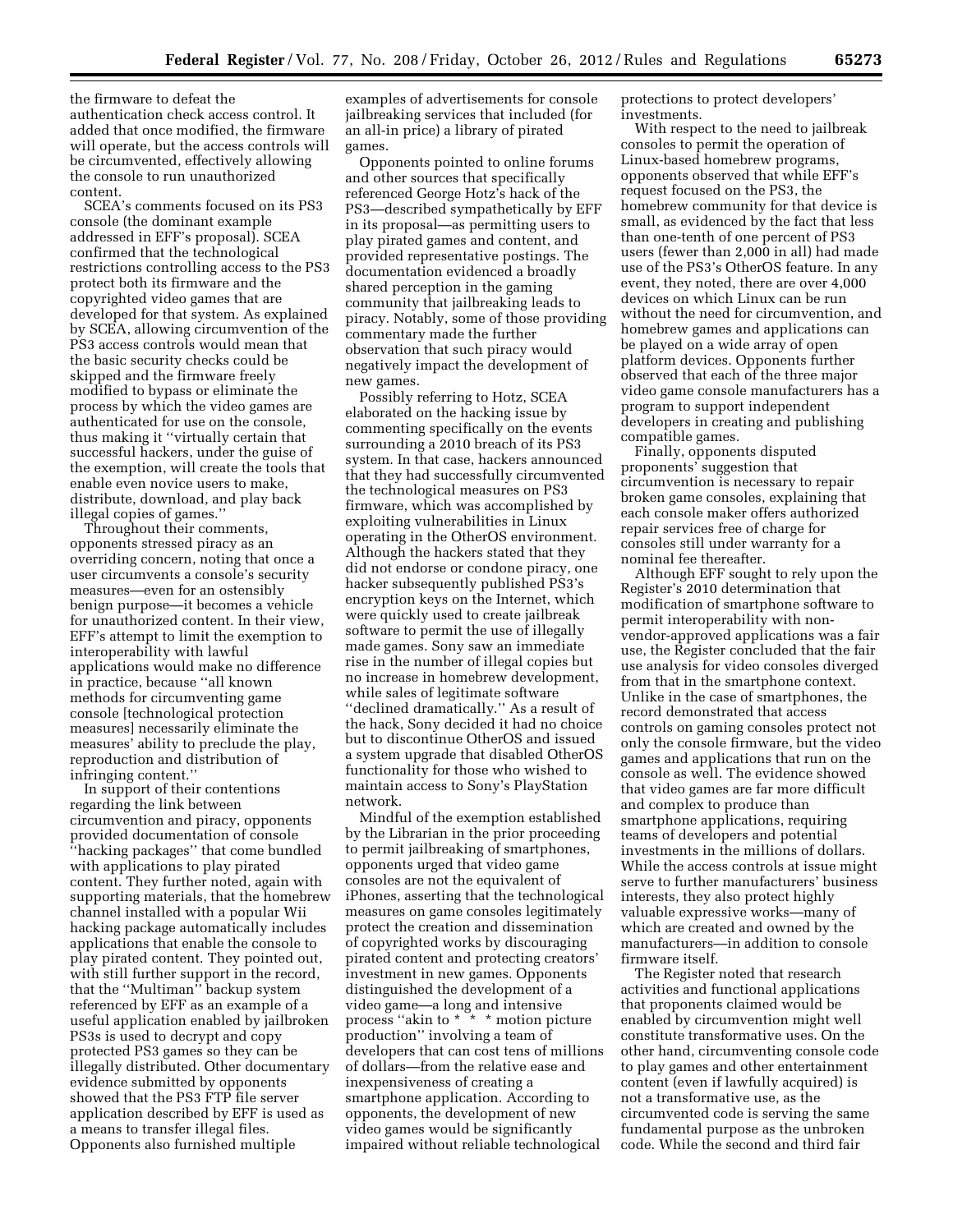use factors did not greatly affect the analysis, on the significant question of market harm, the Register concluded that opponents had provided compelling evidence that circumvention of access controls to permit interoperability of video game consoles—regardless of purpose—had the effect of diminishing the value of, and impairing the market for, the affected code, because the compromised code could no longer serve as a secure platform for the development and distribution of legitimate content. The Register noted that instead of countering this evidence with a factual showing to prove opponents wrong, EFF merely asserted that its proposal would not permit infringing uses. The Register did not believe that this response satisfied proponents' obligation to address the ''real-world impact'' of their proposed exemption. Overall, the Register found that proponents had failed to fulfill their obligation to establish persuasively that fair use could serve as a basis for the exemption they sought.

The Register further found that even if proponents had satisfied their burden of establishing noninfringing uses, they nonetheless failed to demonstrate that video game console access controls have or are likely to have a substantial adverse impact on such uses. Proponents identified two broad categories of activities that were allegedly threatened by the prohibition on circumvention, scientific research and homebrew software development. With respect to scientific research, a small number of research projects involving only one type of gaming console, the PS3, suggested a *de minimis* impact, if any. This conclusion was reinforced by record evidence indicating that Sony had in fact cooperated with and been a supporter of research efforts and that alternative computing resources for such projects were available in the marketplace.

Nor, according to the Register's analysis, did the record support a finding that Section 1201(a)(1) is having a substantial adverse impact on lawful homebrew activities. The most significant level of homebrew activity identified by EFF appears to have occurred in relation to the Wii, but the record was relatively sparse in relation to other gaming platforms. Concerning the use of video game consoles to operate Linux software generally, the record showed that only a very small percentage of PS3 users availed themselves of the (now discontinued) OtherOS option that permitted users to run Linux on their PS3s. At the same time, there are thousands of alternative devices that can be used to develop and

run Linux-based video games and other applications. In addition, the record indicated that developers can and do take advantage of various manufacturer programs to pursue independent development activities.

Finally, as noted above, the Register determined that proponents offered no factual basis in support of their suggestion that users are having difficulty repairing their consoles as a result of Section 1201(a)(1). This appeared to be only a hypothetical concern, as proponents failed to document any actual instances of users seeking to make repairs.

The Register therefore concluded that proponents had failed to establish that the prohibition on circumvention, as applied to video game console code, is causing substantial adverse effects.

Turning to the statutory factors, the Register took issue with proponents' view that piracy was an irrelevant consideration because the exemption they sought was only to allow interoperability with ''lawfully obtained applications.'' The Register explained that she could not ignore the record before her. Even if piracy were not the initial or intended purpose for circumvention, the record substantiated opponents' assessment that in the case of video games, console jailbreaking leads to a higher level of infringing activity, thus sharply distinguishing the case of video consoles from smartphones, where the record did not support the same finding. The evidence also suggested that the restriction limiting the proposed class to ''lawfully obtained'' applications—which the Register has found effective in other contexts—did not provide adequate assurance in this case. The Register noted that simply to suggest, as proponents had, that unlawful uses were outside the scope of the exemption and therefore of no concern was not a persuasive answer.

Finally, the Register agreed with proponents' assessment that the access controls protecting video game console code facilitate a business model, as many technological restrictions do. But the Register concluded that in the case of gaming platforms, that was not the sole purpose. Console access controls protect not only the integrity of the console code, but the copyrighted works that run on the consoles. In so doing, they provide important incentives to create video games and other content for consoles, and thus play a critical role in the development and dissemination of highly innovative copyrighted works.

NTIA supported the ''innovative spirit epitomized by independent developers and researchers whose needs

proponents contemplate in this class,'' but noted that the evidence in the record was insufficient to support the considerable breadth of the proposed class. NTIA asserted that the record was unclear with respect to the need for an exemption to enable software interoperability, and that there was compelling evidence of reasonable alternatives available for research purposes. NTIA was also ''cognizant of the proposal's likely negative impact on the underlying business model that has enabled significant growth and innovation in the video game industry.''

Although NTIA did not support the exemption as requested by proponents, it did support a limited exemption to allow videogame console owners to repair or replace hardware components, or to ''obtain unlicensed repairs when the console is out of warranty or when the console and authorized replacement parts are no longer on the market.'' As explained above, however, the Register found that the record lacked any factual basis upon which to recommend the designation of even such a limited class.

# *C. Personal Computing Devices— Software Interoperability*

While the Register recognized that the concern expressed by proponents—that a broad implementation of restrictive access controls could preclude users from installing operating systems and applications of their choice—is a significant one, she found that proponents had relied heavily on speculation and failed to present specific and compelling evidence in support of a focused exemption. The Register therefore declined to recommend the adoption of the proposed class.

Software Freedom Law Center (''SFLC''), supported by FSF, Mozilla, SaurikIT, New Yorkers for Fair Use, Huang, and others, sought an exemption to permit the circumvention of computer programs on personal computing devices to enable the installation of other software, including alternative operating systems, when such software is lawfully obtained. The proposed exemption would have allowed circumvention by the device owner or by someone acting at the device owner's request.

In requesting this exemption, SFLC explained that there are two broad categories of access controls on personal computing devices: ''application locks,'' which effectively prevent users from installing certain software applications, and ''OS locks,'' which effectively prevent users from installing replacement operating systems. Citing the Librarian's 2010 determination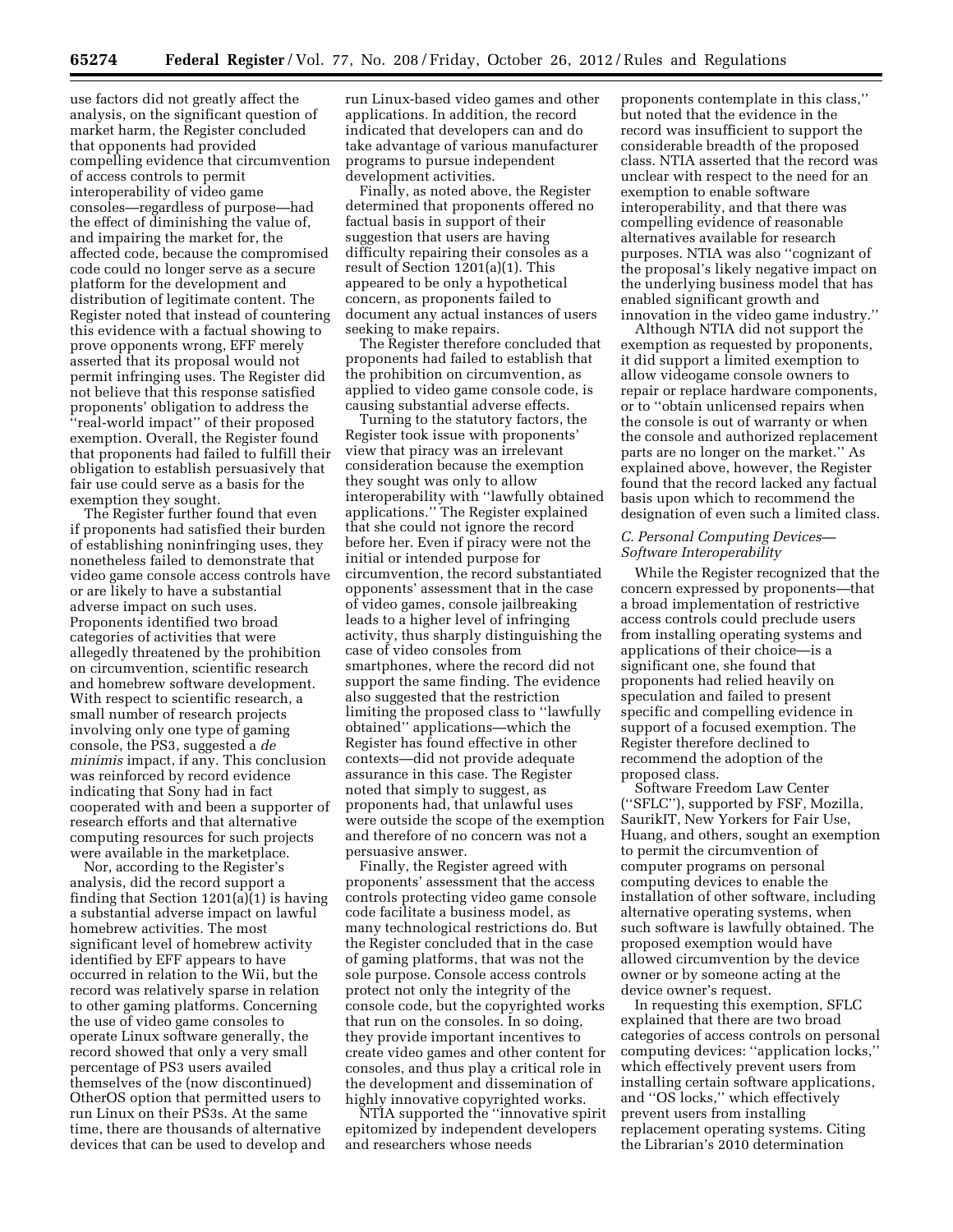permitting jailbreaking of smartphones to enable interoperability, SFLC asserted that the restrictions addressed by the smartphone exemption have become commonplace on other mobile computing devices and have begun to appear on personal computers. Accordingly, SFLC contended that the smartphone exemption should be ''expanded'' to include ''all personal computing devices'' so as to permit circumvention for the purpose of installing any software the user chooses, including a new operating system.

SFLC explained that the mobile device market, which includes not only smartphones but also tablet computers, is dominated by Google's Android operating system and Apple's iOS, which together account for 94 percent of the market. The two most popular ebook readers, Amazon's Kindle and Barnes & Noble's Nook, are Android-based devices. According to SFLC, ''[a]ll of the restrictions addressed by the [smartphone] exemption are reproduced on the new formats.'' Thus, the iOS on the iPhone and iPad limits applications to those obtained from Apple's store. In the case of Android, users are allowed to install applications obtained from channels other than Google's Android Marketplace, but Android withholds ''many vital privileges'' (*i.e.,* important device functionalities) from alternatively sourced applications. In addition, even though the Kindle and Nook are Android-based, Amazon and Barnes & Noble have substituted their own exclusive distribution channels, which cannot be avoided without jailbreaking.

SFLC further observed that Microsoft has announced that it will require hardware manufacturers for the forthcoming Windows 8 operating system to enable a secure boot system which can function as a type of OS lock—''by default.'' It asserted that because Microsoft controls nearly 90 percent of the operating system market, secure boot will be a ''nearly ubiquitous'' feature on personal computers in the next year. According to SFLC, this will ''decimate'' what is now a thriving market for alternative PC operating systems. In a further submission to the Copyright Office, however, SFLC conceded that Microsoft had established a program to enable developers to ''have their operating systems signed by Microsoft''—*i.e.,* to acquire a secure boot key—for a fee of 99 dollars.

SFLC acknowledged that the stated justification for OS locks is to protect device owners from malicious software by making it impossible for viruses to gain access to, or replace, a device's

operating system. But in SFLC's words, ''[t]his 'security feature' is undiscerning: it will reject the device owner's intentional installation of an operating system just as it will reject a virus's payload.'' SFLC observed that ''[t]o the extent the firmware lock being circumvented merely prevents unauthorized operating systems from running, it does not protect access to a copyrighted work of the device producer, but rather prevents access to a competing copyrighted work to which the device owner has a license.''

On the question of noninfringing use, SFLC asserted that it is not infringing for the owner of a device to install applications that have not been approved by the device's manufacturer. According to SFLC, this conclusion drawn from the Register's analysis and findings in the 2010 rulemaking proceeding—applies with equal force to application locks on devices other than smartphones, as well as to OS locks. SFLC noted that in 2010, the Register determined that circumvention for the purpose of achieving interoperability was either ''noninfringing or fair.'' SFLC further opined that, while modification of a preinstalled operating system is sometimes necessary to circumvent an application lock, the same is not true of OS locks, as removal of a device's default operating system does not implicate any of the exclusive rights of the owner of the operating system.

The proposed class was opposed by Joint Creators, who argued that the requested exemption ''targets every device and every platform, and creates an open-ended standard for circumvention.'' In their view, if granted, the exemption ''would strip any copyright owner, distributor, or licensee from exercising any choices with respect to how to construct a distribution system related to personal computing, and would thus expose copyright owners and their business partners to unnecessary risk, piracy, and unpredictability.'' Joint Creators characterized proponents' request as, ''at best, premature,'' and maintained that proponents had failed to meet the substantial burden required for an exemption.

Joint Creators also contended that the ''primary effects'' of such an exemption would be to enable distribution of pirated applications, and to remove technical limitations that would otherwise protect trial versions of applications. According to Joint Creators, circumvention of technical measures on computer programs is accomplished primarily to unlock trial versions of software or enable access to

pirated copies or unauthorized modified versions.

Joint Creators stressed that proponents' arguments in favor of the proposed class were based on speculation rather than facts. They asserted that proponents' comments presented ''theories'' about what might occur but failed to demonstrate that the scenarios they portrayed were more likely than not. In particular, with respect to the secure boot issue, Joint Creators pointed out that proponents had not identified a single platform that precluded the installation of an alternative operating system.

Finally, Joint Creators asserted that the proposed class—in purporting to immunize circumvention, ''performed \* \* \* at the request of the device's owner''—amounted to a request to exempt the provision of circumvention services, which is prohibited under Section 1201(a)(1)(E).

The Register found that proponents had offered very little support for their claim that the uses for which they sought an exemption are noninfringing, even though it is a threshold requirement before an exemption can be considered. Instead, proponents chose to rest their case upon the Register's conclusion in the 2010 rulemaking—in the context of smartphones—that it was not an infringement to install applications that have not been approved by a device's manufacturer. The Register opined that proponents' conclusory declaration that the expansive set of uses upon which they premised their request was noninfringing was inadequate in the context of the rulemaking.

The Register noted that the record was murky on the especially critical issue of whether the removal of an operating system from a device in its entirety—an activity proponents sought to facilitate through the rulemaking process required the circumvention of technical measures *before* erasing the operating system, or whether it was possible to remove an operating system without prior circumvention (even if such removal also simultaneously removed the access controls for that operating system). At the hearings, the Copyright Office sought clarification on this point from the parties, but the results were inconclusive. Another question that was not answered by the record was whether an OS lock preventing the operation of an *alternative* operating system is in fact a technological measure protecting a copyrighted work within the meaning of Section 1201(a).

The Register explained that to the extent an operating system can be removed without having first to gain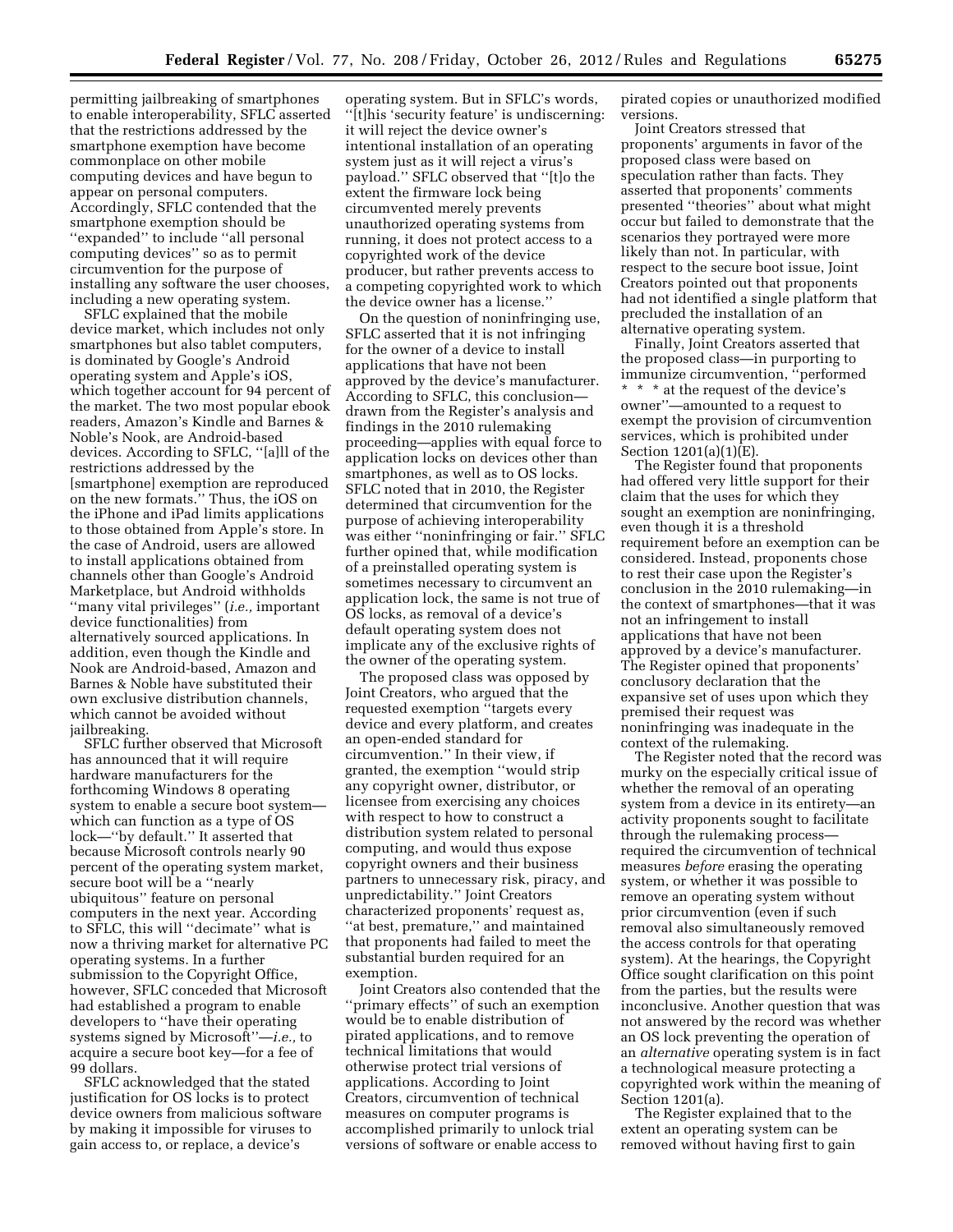access to the work through an act of circumvention, even if such work is protected for other purposes by technological measures, such removal would not constitute a violation of Section 1201(a)(1). This is because upon deletion of the work, any such technological measure is no longer ''effectively control[ling] access'' to the work. In such a case, of course, an exemption is unnecessary.

The Register also observed that much of proponents' concern appeared to be centered on Microsoft's to be launched Windows 8 operating system and its ''secure boot'' functionality. But proponents' own statements indicated that this concern was speculative. It appeared undisputed in the record that, at least as of today, purchasers of PCs are able to install alternative operating systems without resorting to circumvention. Indeed, proponents conceded that the specification allegedly adopted by Microsoft ''does not prevent manufacturers from allowing users to disable the lock or add non-Microsoft keys,'' and also acknowledged that Microsoft permitted developers to acquire keys for 99 dollars.

The Register determined that proponents' suppositions concerning the features of forthcoming software fell short of making a case that the harmful effects they posited were more likely to occur than not. The Register reiterated that mere speculation cannot support an exception to Section 1201(a)(1); rather, predicted adverse effects are only cognizable ''in extraordinary circumstances in which the evidence of likelihood of future adverse impact is highly specific, strong and persuasive.'' The Register concluded that proponents had failed to offer any such evidence here.

The Register additionally observed that granting an exemption for such a sweeping class would be without precedent in the history of Section 1201 rulemakings. In the past, faced with a proposed class with respect to which the proponents have offered substantial and persuasive evidence, but for which the definition proposed is not fully congruent with the proponents' showing, the Register has—to the extent a sufficient basis exists in the record refined the class definition to ensure that it is appropriately tailored to her findings. But such refinement is only possible where the proponent of the proposed class has otherwise succeeded in demonstrating that some version of its exemption is warranted. The Register cannot delineate the appropriate contours of a class ''in a factual vacuum.''

As a final consideration, the Register noted that to the extent the proposed class would effectively permit the provision of circumvention services to others—as it appeared to do—it must be rejected, as the provision of such services to others is forbidden under Section 1201(a)(2) of the DMCA.

NTIA was ''not convinced that Secure Boot constitutes 'a technological measure that effectively controls access to a work' protected by U.S. copyright law.''' It further noted that proponents had failed to present evidence that the secure boot functionality restricted access to Windows 8 or any other work for purposes of protecting copyright. NTIA thus did not support the designation of the proposed class.

# *D. Motion Pictures and Other Works on DVDs and Other Media—Space Shifting*

The Register concluded that proponents had failed to establish that the prohibition on circumvention is imposing an adverse impact on noninfringing uses and declined to recommend the requested exemptions for space shifting.

Proponent Public Knowledge, as well as proponents Cassiopaea, Tambolini, Susan Fuhs, Kellie Heistand, Andy Kossowsky, and Curt Wiederhoeft, sought similar exemptions to permit the circumvention of motion pictures and other works on DVDs and other media to enable ''space shifting,'' *i.e.,* the copying of complete works to permit personal use on alternative devices.

Proponent Public Knowledge stated a desire to move lawfully acquired motion pictures on DVDs to consumer electronic devices, such as tablet computers and laptop computers, that lack DVD drives. It asserted that consumers' inability to play lawfully acquired DVDs on the newest devices adversely affected noninfringing uses of the works contained on DVDs, and that a reasonable solution was for these consumers to copy the motion pictures into a format that could be viewed on the new devices. Public Knowledge urged that such an exemption ''would merely allow a user to make use of a motion picture she has already acquired.'' The space shifting proposals by the additional proponents—most of which were one page or less—sought similar exemptions, but offered few factual details and little or no legal analysis.

The current proposals were not unlike the proposal sought in the 2006 rulemaking. In that rulemaking, the Register declined to recommend a space shifting exemption in part because the proponents failed to offer persuasive legal arguments that space shifting was

a noninfringing use. The Register also addressed space shifting in the 2003 rulemaking in her consideration of a requested exemption regarding ''tethering.'' In her 2003 recommendation, the Register observed that ''no court has held that 'spaceshifting' is a fair use.''

Public Knowledge cited *RIAA* v. *Diamond Multimedia Systems Inc.,* 180 F.3d 1072 (1999), and *Sony Corporation of America* v. *Universal City Studios, Inc.,* 464 U.S. 417 (1984), in support of its contention that space shifting is a noncommercial personal use, and therefore a fair use. It applied the fourfactor fair use test of Section 107 in support of its assertion that the sort of space shifting for which it sought an exemption is a noninfringing use. Public Knowledge further argued that the space shifting would not negatively impact the availability of, or harm the market for, copyrighted works, or contribute to piracy. Finally, Public Knowledge claimed that there were no reasonable alternatives to such space shifting.

Public Knowledge asked the Register to evaluate the legitimacy of personal space shifting through ''independent examination.'' According to Public Knowledge, the Section 1201(a) rulemaking process of ''recommending, consulting, determining, and speculating necessarily requires the Register to draw conclusions beyond parroting the statute and existing case law.''

Proponents of the additional proposals sought to exempt other digital works, including sound recordings and ebooks, in addition to motion pictures, for purposes of space shifting. They offered insufficient factual or legal analysis in support of their proposed exemptions, however.

DVD CCA opposed the requested exemptions by first observing that, although many new electronic devices are made without DVD drives, consumers can still play DVDs on such devices through the use of peripheral tools, *i.e.,* external drives that connect to the devices and are capable of playing DVDs. DVD CCA argued that just because a consumer prefers a portable device for certain purposes, it does not mean that the consumer is foreclosed from using a different device to play DVDs or that an exemption for space shifting is warranted.

DVDCCA further noted that, contrary to the statements made by Public Knowledge, consumers have not purchased the motion picture itself, but a DVD copy of the motion picture, which affords only the right to access the work according to the DVD format specifications, *i.e.,* through the use of a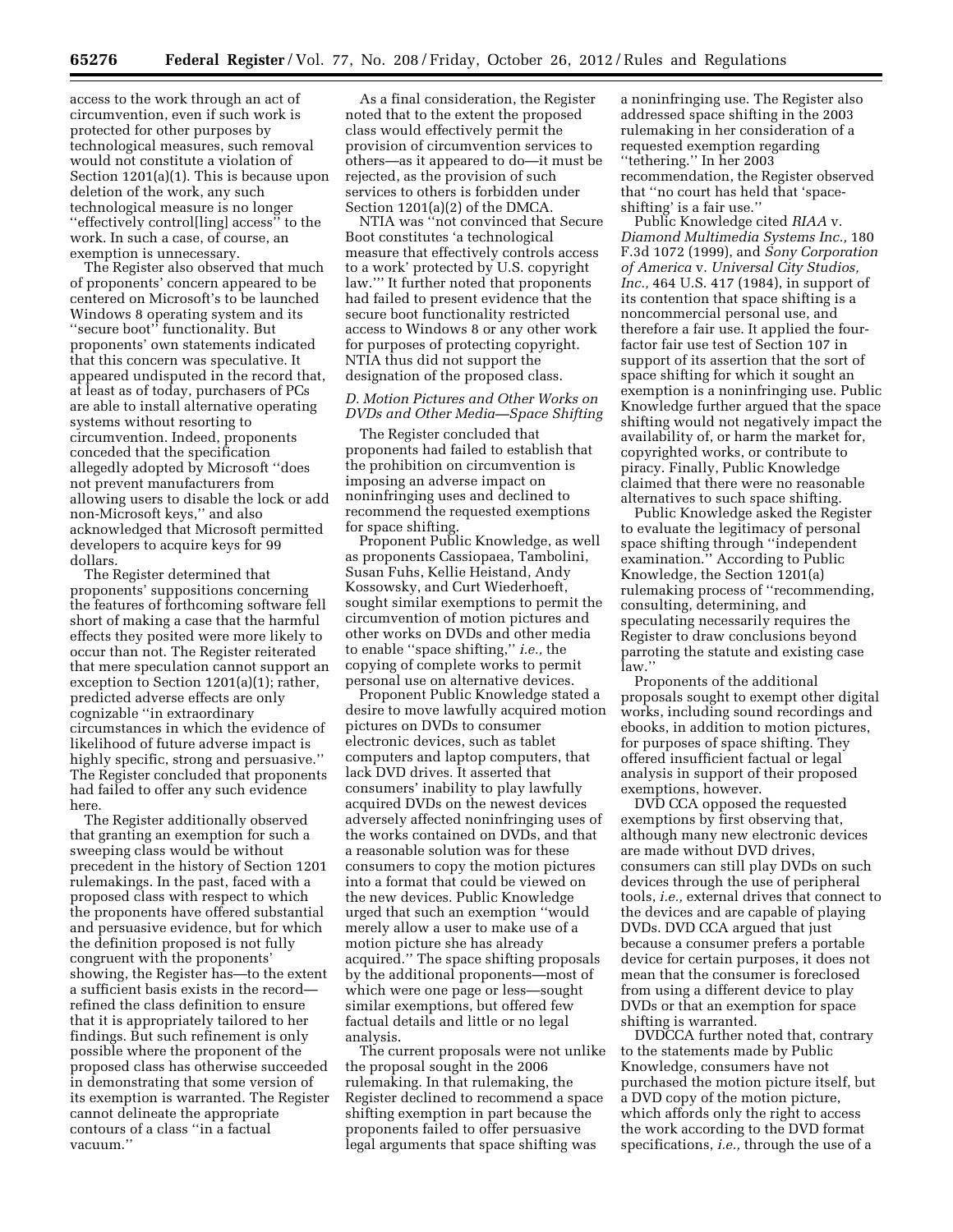DVD player. DVDCCA explained that consumers are able to purchase the copy at its retail price—typically less than 20 dollars—because it is distributed on a specific medium that will only play back on a licensed player. It stated that the Register has previously recognized that there is no unqualified right to access a work on a particular device.

DVDCCA alleged that the proposed exemption would harm the market for works distributed in the DVD medium as well as that for works offered in other digital media, explaining that the proposed exemption would displace sales for existing and forthcoming digital offerings that the DMCA was meant to encourage. It further alleged that the proposed exemption would create ''public confusion'' as to what is permitted activity.

Joint Creators similarly disputed Public Knowledge's assertion that consumers are adversely affected by an inability to play DVDs on electronic devices that are not designed to play DVDs, pointing to services that provide access to numerous titles for low subscription prices. They argued that it was not the purpose of the rulemaking to provide consumers with the most cost-effective manner to obtain commercial video content.

AACS LA opposed an exemption for space shifting that would apply to AACS technology protecting Blu-ray discs. It noted that proponents had failed to satisfy their burden to demonstrate that an exemption is warranted or that space shifting is a noninfringing act.

The Register recognized that there is significant consumer interest in the proposed exemption. Proponents, however, had the burden of demonstrating that the requested use was noninfringing. Neither of the two key cases relied upon by proponents, however, addresses or informs the space shifting activities at issue.

The Register noted that she had previously explained that *Diamond Multimedia*—a case in which the court was called upon to interpret the Audio Home Recording Act (''AHRA'')—''did not hold that 'space-shifting' is fair use. It did state, in dicta, that 'space-shifting' of digital and analog musical recordings is a noncommercial personal use consistent with the Audio Home Recording Act.'' Notably, neither *Diamond Multimedia,* nor the statute it interpreted, addressed motion pictures, the focus of Public Knowledge's proposal.

Turning to *Sony,* the Register clarified that that case involved ''time-shifting,'' defined by the Supreme Court as ''the practice of recording a program to view

it once at a later time, and thereafter erasing it.'' It did not address the legality of ''librarying,'' *i.e.,* the maintenance of copies of copyrighted works. Here, by contrast, librarying was among the activities contemplated by the proposed exemptions.

The Register further observed that the law does not guarantee access to copyrighted material in a user's preferred format or technique. Indeed, copyright owners typically have the legal authority to decide whether and how to exploit new formats. The Register noted that while the law may someday evolve to accommodate some of proponents' proposed uses, more recent cases touching upon space shifting confirm that the fair use implications of various forms of space shifting are far from settled. The Register reiterated her view that the Section 1201 rulemaking process was ''not the forum in which to break new ground on the scope of fair use.'' She then proceeded to assess the proposed exemptions under the traditional fair use factors.

In urging that space shifting is a fair use, Public Knowledge characterized the copying of motion pictures for use on personal devices as a ''paradigmatic noncommercial personal use'' that could facilitate a transformative use. It further asserted that integrating reproductions of motion pictures from DVDs into a consumer's media management software was analogous to the integration of thumbnail images into Internet search engines found to be a transformative use in *Perfect 10, Inc.* v. *Amazon.com, Inc.,* 487 F.3d 701 (9th Cir. 2007).

The Register did not agree with this analysis. In her view, the incorporation of reproductions of motion pictures from DVDs into a consumer's media management software is not equivalent to the provision of public search engine functionality. Rather, it is simply a means for an individual consumer to access content for the same entertainment purpose as the original work. Put another way, it does not ''add[] something new, with a further purpose or different character, altering the first with new expression, meaning,'' or advance criticism, comment, or any other interest enumerated in the preamble of Section 107. The Register therefore concluded that the first fair use factor did not favor a finding of fair use. The Register additionally determined that where creative works were being copied in their entirety, factors two and three also weighed against fair use, and that there was an inadequate basis in the record to conclude that the developing market for the online distribution of motion pictures would not be harmed by the proposed uses.

Finally, the Register concluded that proponents had failed to demonstrate that the use of a reasonably priced peripheral, a different device, or an online subscription service to access and play desired content did not offer a reasonable alternative to circumvention. Accordingly, the Register was not persuaded that the inability to engage in the space shifting activities described by proponents is having a substantial adverse impact on consumers' ability to make noninfringing uses of copyrighted works.

NTIA suggested what it described as a ''more narrowly-constructed'' version of Public Knowledge's proposed exemption. Specifically, it supported an exemption to allow circumvention of lawfully acquired DVDs ''when the DVD neither contains nor is accompanied by an additional copy of the work in an alternative digital format, and when circumvention is undertaken solely in order to accomplish the noncommercial space shifting of the contained motion picture.'' NTIA voiced support for the motion picture industry's efforts to make content available on the wide range of new devices, and encouraged the industry to continue developing new offerings. It contended that by limiting the exemption to circumstances in which the market had not supplied alternatives to DVDs, ''the potential adverse effect on the market is minimal.''

The Register likewise expressed support for the motion picture industry's innovation and the development of market approaches to satisfy the demand for electronically distributed content. But while the Register was sympathetic to the desire to consume content on a variety of different devices, she noted that there is no basis under current law to assume that the space shifting activities that would be permitted under NTIA's proposal would be noninfringing. Moreover, in light of the record before her, the Register did not find that such activities would not adversely affect the legitimate future markets of copyright owners.

#### **V. Conclusion**

Having considered the evidence in the record, the contentions of the commenting parties, and the statutory objectives, the Register of Copyrights has recommended that the Librarian of Congress publish certain classes of works, as designated above, so that the prohibition against circumvention of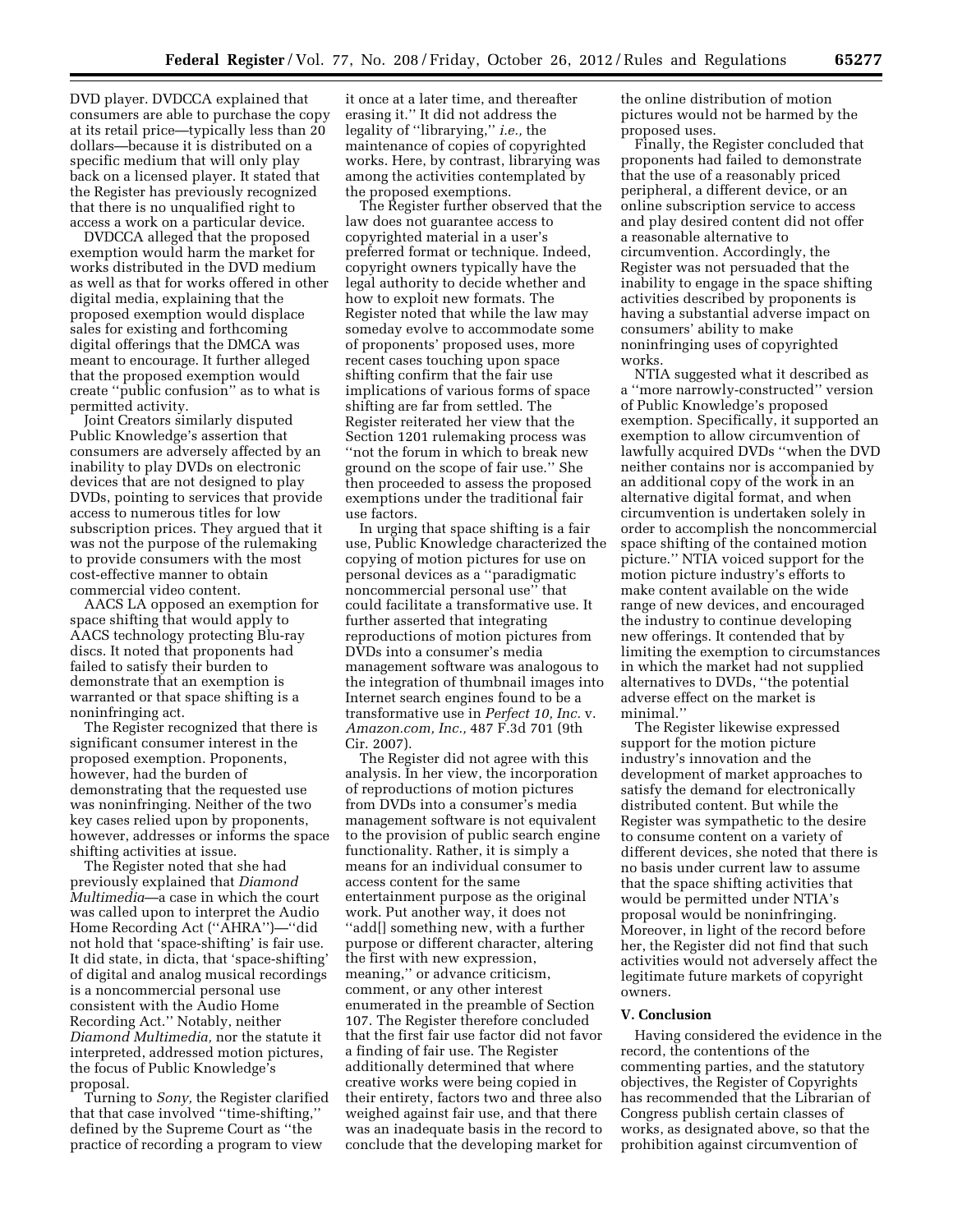technological measures that effectively control access to copyrighted works shall not apply to persons who engage in noninfringing uses of those particular classes of works.

Dated: October 22, 2012.

**Maria A. Pallante,** 

*Register of Copyrights.* 

# **Determination of the Librarian of Congress**

Having duly considered and accepted the Recommendation of the Register of Copyrights, which Recommendation is hereby incorporated by reference, the Librarian of Congress is exercising his authority under  $17$  U.S.C.  $1201(a)(1)(C)$ and (D) and is publishing as a new rule the classes of copyrighted works that shall be subject to the exemption found in 17 U.S.C. 1201(a)(1)(B) from the prohibition against circumvention of technological measures that effectively control access to copyrighted works set forth in 17 U.S.C. 1201(a)(1)(A).

#### **List of Subjects in 37 CFR Part 201**

Copyright, Exemptions to prohibition against circumvention.

#### **Final Regulations**

For the reasons set forth in the preamble, 37 CFR part 201 is amended as follows:

# **PART 201—GENERAL PROVISIONS**

■ 1. The authority citation for part 201 continues to read as follows:

**Authority:** 17 U.S.C. 702.

■ 2. Section 201.40 is amended by revising paragraph (b) to read as follows:

#### **§ 201.40 Exemption to prohibition against circumvention.**

\* \* \* \* \* (b) *Classes of copyrighted works.*  Pursuant to the authority set forth in 17 U.S.C. 1201(a)(1)(C) and (D), and upon the recommendation of the Register of Copyrights, the Librarian has determined that the prohibition against circumvention of technological measures that effectively control access to copyrighted works set forth in 17 U.S.C. 1201(a)(1)(A) shall not apply to persons who engage in noninfringing uses of the following classes of copyrighted works:

(1) Literary works, distributed electronically, that are protected by technological measures which either prevent the enabling of read-aloud functionality or interfere with screen readers or other applications or assistive technologies in the following instances:

(i) When a copy of such a work is lawfully obtained by a blind or other

person with a disability, as such a person is defined in 17 U.S.C. 121; provided, however, the rights owner is remunerated, as appropriate, for the price of the mainstream copy of the work as made available to the general public through customary channels; or

(ii) When such work is a nondramatic literary work, lawfully obtained and used by an authorized entity pursuant to 17 U.S.C. 121.

(2) Computer programs that enable wireless telephone handsets to execute lawfully obtained software applications, where circumvention is accomplished for the sole purpose of enabling interoperability of such applications with computer programs on the telephone handset.

(3) Computer programs, in the form of firmware or software, that enable a wireless telephone handset originally acquired from the operator of a wireless telecommunications network or retailer no later than ninety days after the effective date of this exemption to connect to a different wireless telecommunications network, if the operator of the wireless communications network to which the handset is locked has failed to unlock it within a reasonable period of time following a request by the owner of the wireless telephone handset, and when circumvention is initiated by the owner, an individual consumer, who is also the owner of the copy of the computer program in such wireless telephone handset, solely in order to connect to a different wireless telecommunications network, and such access to the network is authorized by the operator of the network.

(4) Motion pictures, as defined in 17 U.S.C. 101, on DVDs that are lawfully made and acquired and that are protected by the Content Scrambling System, where the person engaging in circumvention believes and has reasonable grounds for believing that circumvention is necessary because reasonably available alternatives, such as noncircumventing methods or using screen capture software as provided for in alternative exemptions, are not able to produce the level of high-quality content required to achieve the desired criticism or comment on such motion pictures, and where circumvention is undertaken solely in order to make use of short portions of the motion pictures for the purpose of criticism or comment in the following instances:

(i) In noncommercial videos;

(ii) In documentary films;

(iii) In nonfiction multimedia ebooks offering film analysis; and

(iv) For educational purposes in film studies or other courses requiring close

analysis of film and media excerpts, by college and university faculty, college and university students, and kindergarten through twelfth grade educators. For purposes of this exemption, ''noncommercial videos'' includes videos created pursuant to a paid commission, provided that the commissioning entity's use is noncommercial.

(5) Motion pictures, as defined in 17 U.S.C. 101, that are lawfully made and acquired via online distribution services and that are protected by various technological protection measures, where the person engaging in circumvention believes and has reasonable grounds for believing that circumvention is necessary because reasonably available alternatives, such as noncircumventing methods or using screen capture software as provided for in alternative exemptions, are not able to produce the level of high-quality content required to achieve the desired criticism or comment on such motion pictures, and where circumvention is undertaken solely in order to make use of short portions of the motion pictures for the purpose of criticism or comment in the following instances:

(i) In noncommercial videos;

(ii) In documentary films;

(iii) In nonfiction multimedia ebooks offering film analysis; and

(iv) For educational purposes in film studies or other courses requiring close analysis of film and media excerpts, by college and university faculty, college and university students, and kindergarten through twelfth grade educators. For purposes of this exemption, ''noncommercial videos'' includes videos created pursuant to a paid commission, provided that the commissioning entity's use is noncommercial.

(6)(i) Motion pictures, as defined in 17 U.S.C. 101, on DVDs that are lawfully made and acquired and that are protected by the Content Scrambling System, where the circumvention, if any, is undertaken using screen capture technology that is reasonably represented and offered to the public as enabling the reproduction of motion picture content after such content has been lawfully decrypted, when such representations have been reasonably relied upon by the user of such technology, when the person engaging in the circumvention believes and has reasonable grounds for believing that the circumvention is necessary to achieve the desired criticism or comment, and where the circumvention is undertaken solely in order to make use of short portions of the motion